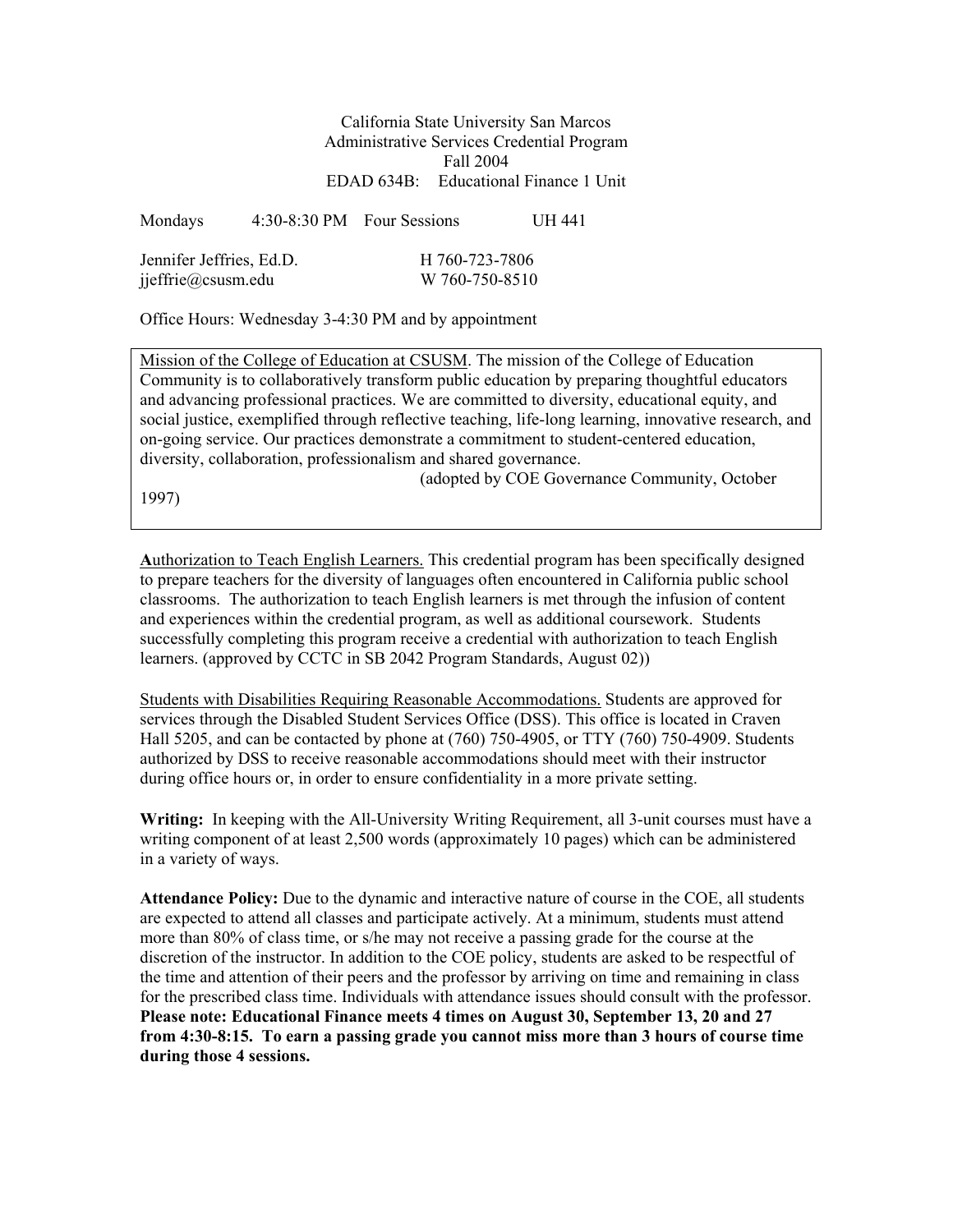**Grading Policy:** Students will be evaluated on class participation and written assignments. The final grade will be based 50% on class participation, 20% on the written assignments and 30% on in-class activities. Written assignment is to be prepared using 1 inch margins, 12 font, New Times Roman.

#### **Texts and Resource Materials**

- Websites
	- School Services of California California Department of Education
- From Your District:
	- District and Site Budget
	- Collective Bargaining Agreements
	- (If you work in a non-public school setting, you need to obtain a copy of these documents from a public school.)

#### **Course Description**

This course is the second in a two-course sequence articulating the financial and legal aspects of entry-level school administration and leadership. Students concentrate on basic principles and practices of school finance, including budget generation and implementation at site and district levels. Critical financial issues are addressed, as is the financial decision-making process. The relationship between law and finance are discussed as major responsibilities of school administrators and educational leaders.

#### **Goals**

This course will assist the candidate to:

- 1. understand the impact of state and federal governmental decisions on local school districts and school sites.
- 2. use financial mechanisms as management tools
- 3. prepare site budgets
- 4. effectively use financial resources for the benefit of the school community

#### **Objectives**

Upon the completion of the course, the candidate will know and understand:

- the roles of federal, state and local agencies in the budget process
- functions of school boards and district administrations in governance and financial policy-making
- financing public schools including historical development, district and site level funding and budgeting and financial implications of personnel contracts and other obligations
- financial implications of federally and state mandated programs and policies
- uses of educational technology in issues of educational finance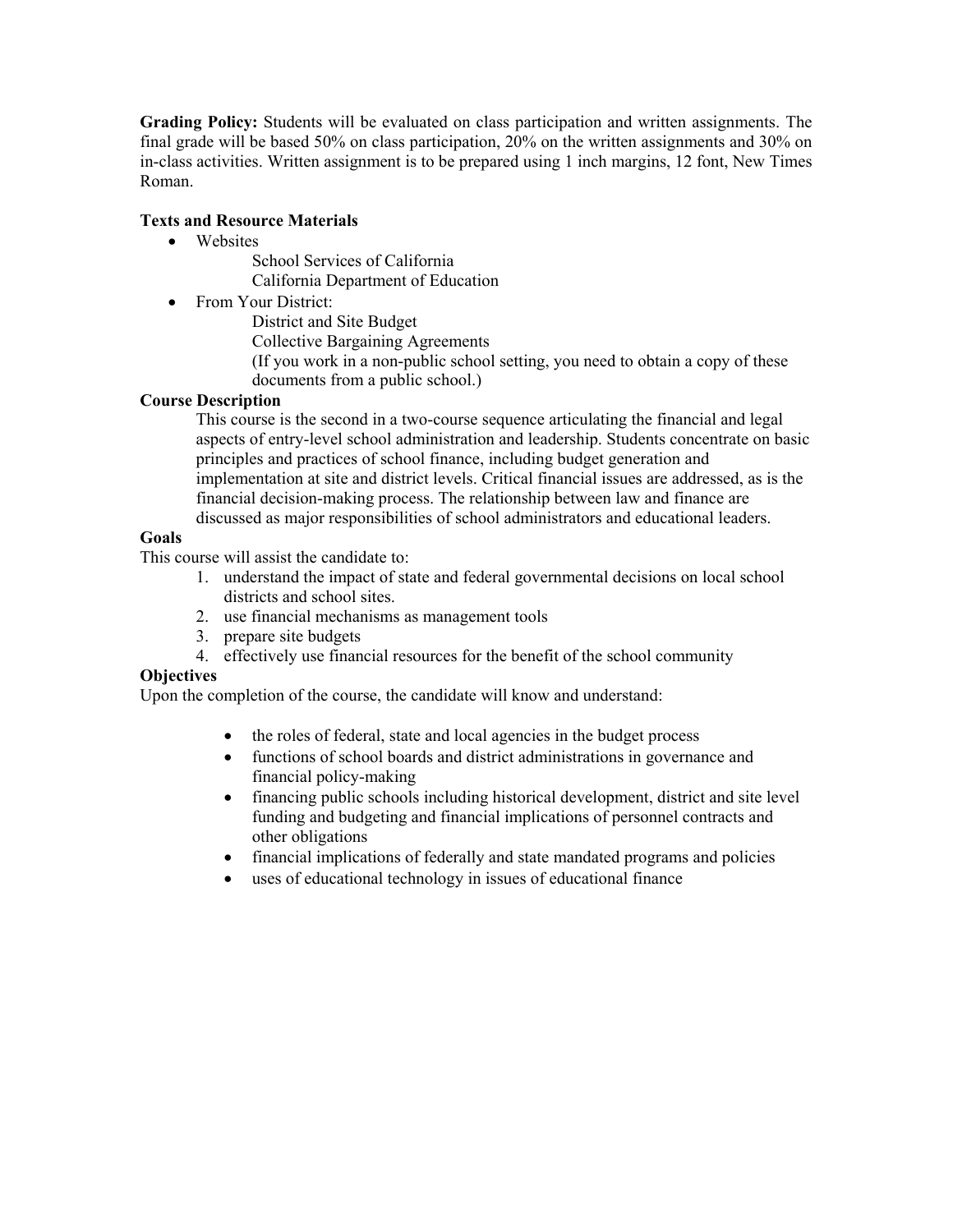| <b>Session 1</b><br><b>August 30</b>    | <b>Federal and State Finance Fundamentals for Site Administrators</b>                                                                                                                                                                                                                                                                                                                                                                                                                                                                                                                                                                     |  |  |  |  |  |
|-----------------------------------------|-------------------------------------------------------------------------------------------------------------------------------------------------------------------------------------------------------------------------------------------------------------------------------------------------------------------------------------------------------------------------------------------------------------------------------------------------------------------------------------------------------------------------------------------------------------------------------------------------------------------------------------------|--|--|--|--|--|
|                                         | Philosophical and Legal Aspects of School Finance<br>٠                                                                                                                                                                                                                                                                                                                                                                                                                                                                                                                                                                                    |  |  |  |  |  |
|                                         | Federal and State Budget Factors<br>٠                                                                                                                                                                                                                                                                                                                                                                                                                                                                                                                                                                                                     |  |  |  |  |  |
|                                         | <b>School Finance Terms</b><br>$\bullet$                                                                                                                                                                                                                                                                                                                                                                                                                                                                                                                                                                                                  |  |  |  |  |  |
| <b>Session 2</b><br>September 13        | <b>District and Site Budget Fundamentals for Sire Administrators</b>                                                                                                                                                                                                                                                                                                                                                                                                                                                                                                                                                                      |  |  |  |  |  |
|                                         | History of California School Finance<br>$\bullet$                                                                                                                                                                                                                                                                                                                                                                                                                                                                                                                                                                                         |  |  |  |  |  |
|                                         | Technical Aspects of District and Site Budgets or "How Do I Read This<br>$\bullet$<br>Thing?"                                                                                                                                                                                                                                                                                                                                                                                                                                                                                                                                             |  |  |  |  |  |
|                                         | How Collective Bargaining Agreements Shape Budgets<br>٠                                                                                                                                                                                                                                                                                                                                                                                                                                                                                                                                                                                   |  |  |  |  |  |
|                                         | The Administrator's Role in Shaping Parent and Employee Budget<br>٠                                                                                                                                                                                                                                                                                                                                                                                                                                                                                                                                                                       |  |  |  |  |  |
|                                         | Expectations                                                                                                                                                                                                                                                                                                                                                                                                                                                                                                                                                                                                                              |  |  |  |  |  |
|                                         | Frequent Administrator Budgeting Errors<br>٠                                                                                                                                                                                                                                                                                                                                                                                                                                                                                                                                                                                              |  |  |  |  |  |
| Assignment:                             | Read "A History of Revenue Limits - Or Why is Your Base Revenue<br>Limit Bigger Than Mine?" It is attached to this syllabus.                                                                                                                                                                                                                                                                                                                                                                                                                                                                                                              |  |  |  |  |  |
|                                         | Read January 04 Message from State Superintendent Jack O'Connell at<br>http://www.cde.ca.gov/fg/fr/eb/documents/govbud0405preview.pdf                                                                                                                                                                                                                                                                                                                                                                                                                                                                                                     |  |  |  |  |  |
|                                         | Bring your district and site budget.<br>Bring your Classified and Certificated Collective Bargaining                                                                                                                                                                                                                                                                                                                                                                                                                                                                                                                                      |  |  |  |  |  |
|                                         | Agreements.<br>Be prepared to identify three elements of each Collective Bargaining<br>Agreement that have budget implications.                                                                                                                                                                                                                                                                                                                                                                                                                                                                                                           |  |  |  |  |  |
| <b>Session 3</b><br><b>September 20</b> | <b>Scarce Resources in Times of High Expectations</b>                                                                                                                                                                                                                                                                                                                                                                                                                                                                                                                                                                                     |  |  |  |  |  |
|                                         | <b>Dwindling Discretionary Dollars</b><br>٠                                                                                                                                                                                                                                                                                                                                                                                                                                                                                                                                                                                               |  |  |  |  |  |
|                                         | Understanding "cost versus value"<br>$\bullet$                                                                                                                                                                                                                                                                                                                                                                                                                                                                                                                                                                                            |  |  |  |  |  |
|                                         | Use and Misuse of Advisory Groups<br>$\bullet$                                                                                                                                                                                                                                                                                                                                                                                                                                                                                                                                                                                            |  |  |  |  |  |
|                                         | The Position and the Person                                                                                                                                                                                                                                                                                                                                                                                                                                                                                                                                                                                                               |  |  |  |  |  |
|                                         | <b>Position Control</b>                                                                                                                                                                                                                                                                                                                                                                                                                                                                                                                                                                                                                   |  |  |  |  |  |
|                                         | <b>Personnel Service Units</b><br>$\bullet$                                                                                                                                                                                                                                                                                                                                                                                                                                                                                                                                                                                               |  |  |  |  |  |
|                                         | Effective Cost Saving Tips for Districts and Sites<br>$\bullet$                                                                                                                                                                                                                                                                                                                                                                                                                                                                                                                                                                           |  |  |  |  |  |
| Assignment:                             | Read "Doing More With Less Fiscal Impact Index." It can be accessed at<br>www.sscal.com. Click Education Resources, then click "Doing More<br>With Less Fiscal Impact Index." Peruse the eleven pages of cost saving<br>items. Concentrate on those marked "\$\$\$\$" and "\$\$\$." Identify at least<br>five ideas that you would like to have more information on. Bring a copy<br>of pages 1 and 2 to class. (Do not be confused by the number n the left<br>hand column. That is a page number reference to a document in which<br>each item is fully described. This is a level of detail that is not needed for<br>our discussion.) |  |  |  |  |  |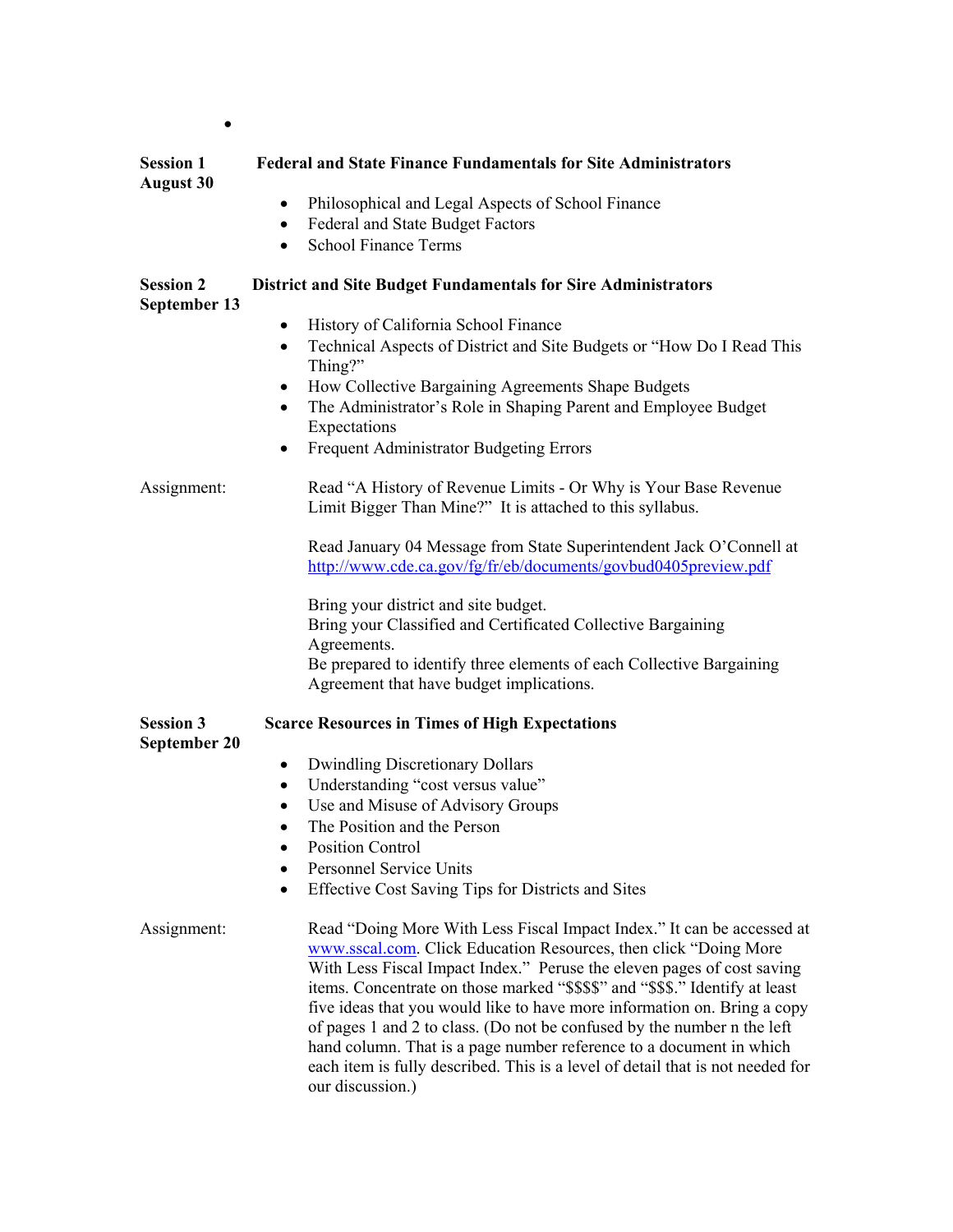| <b>Session 4</b><br>September 27 | <b>Budget Building Simulation Using Spread Sheets</b>                                                                                                                                                                                                                                                                                                                           |  |  |  |
|----------------------------------|---------------------------------------------------------------------------------------------------------------------------------------------------------------------------------------------------------------------------------------------------------------------------------------------------------------------------------------------------------------------------------|--|--|--|
|                                  | Use of spread sheet to illustrate budget impact of<br>$\bullet$<br>staffing allocations<br>Good and Bad Budget Times<br>$\bullet$<br><b>Mission Driven Budgets</b><br>$\bullet$                                                                                                                                                                                                 |  |  |  |
| Assignment:                      | Prepare a three to four page paper in which you discuss the three most<br>significant aspects of school finance that you learned during this course.<br>Describe what you learned and why you believe they are significant in<br>terms of preparing to be a site administrator. End your paper with a<br>paragraph in which you describe two to three budgeting principles that |  |  |  |

you believe you will use when you are an administrator.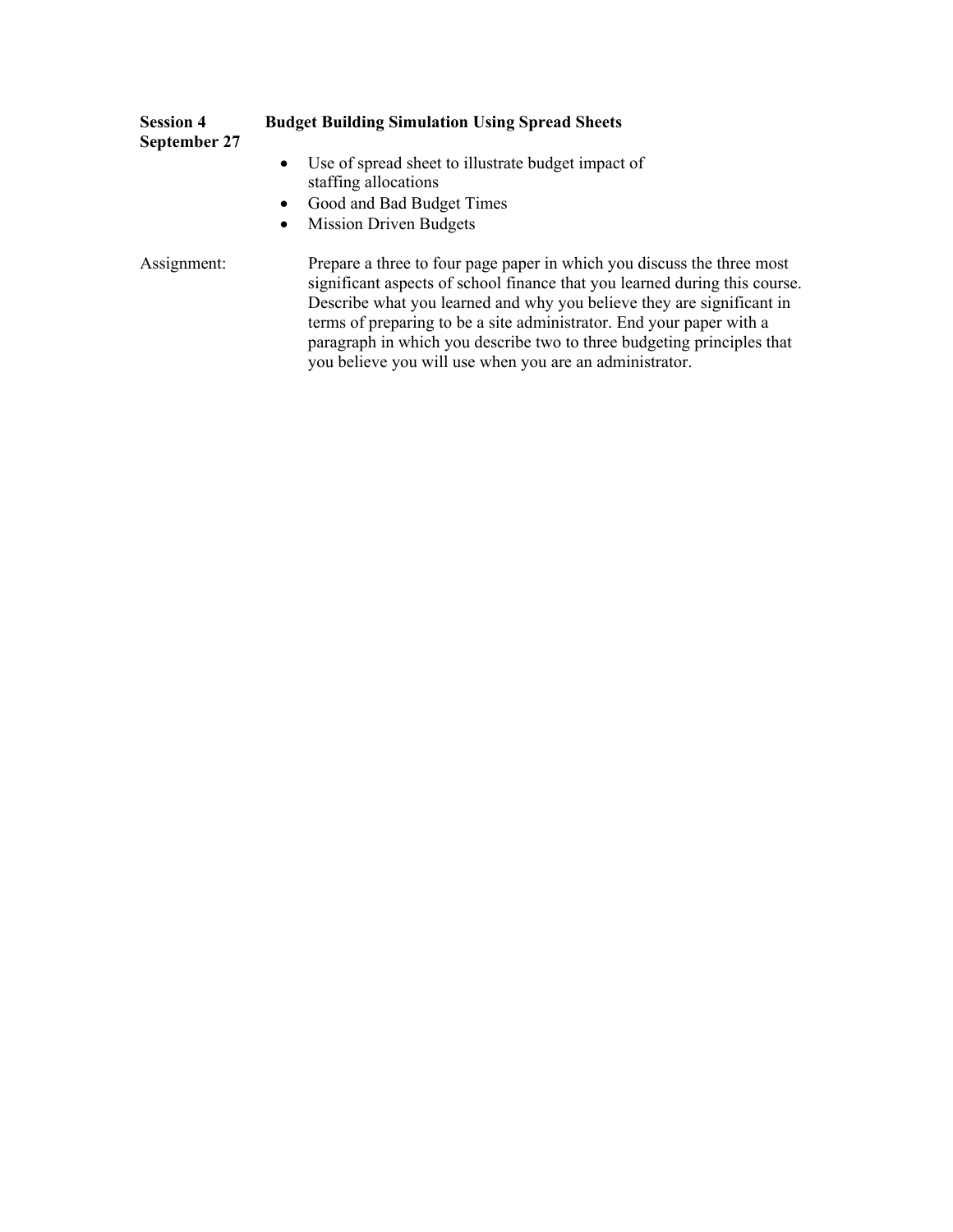

**Glossary of Common School Finance Terms**

**ADA** Average daily attendance. There are several kinds of attendance, and these are counted in different ways. For regular attendance, ADA is equal to the average number of pupils actually attending classes who are enrolled for at least the minimum school day. Up through 1997-98, ADA included excused absences but, effective 1998-99, excused absences no longer count towards ADA. In classes for adults and ROC/P, one unit of ADA is credited for each 525 classroom hours. Attendance is counted every day of the school year and is reported to the California Department of Education three times a year.

**AB 1200** Reference to AB 1200 (Chapter 1213/1991) that imposed major fiscal accountability controls on school districts and county offices of education, by establishing significant administrative hurdles an obligations for agency budgets and fiscal practices. See especially Education Code Sections 1240 et seq. and 42131 et seq.

**Accrual Basis Accounting** An accounting system where transactions are recorded when they have been reduced to a legal or contractual right or obligation to receive or pay out cash or other resources.

**Ad valorem Taxes** Taxes that are based on the value of property, such as the standard property tax. The only new taxes based on the value of property that are allowed today are those imposed with a two-thirds voter approval for capital facilities bonded indebtedness.

**Apportionment** State aid given to a school district or county office of education. Apportionments are calculated three times for each school year: (1) the First Principal Apportionment (P-1) is calculated in February of the school year corresponding to the P-1 ADA (see Attendance Reports); (2) the Second Principal Apportionment (P-2) is calculated in June corresponding to the P-2 ADA; and, (3) the annual recalculation of the apportionment is made in February following the school year and is based on P-2 ADA (except for programs where the annual count of ADA is used).

**Appropriation Bill** A bill before the Legislature authorizing the expenditure of public money and stipulating the amount, manner and purpose for the expenditure items.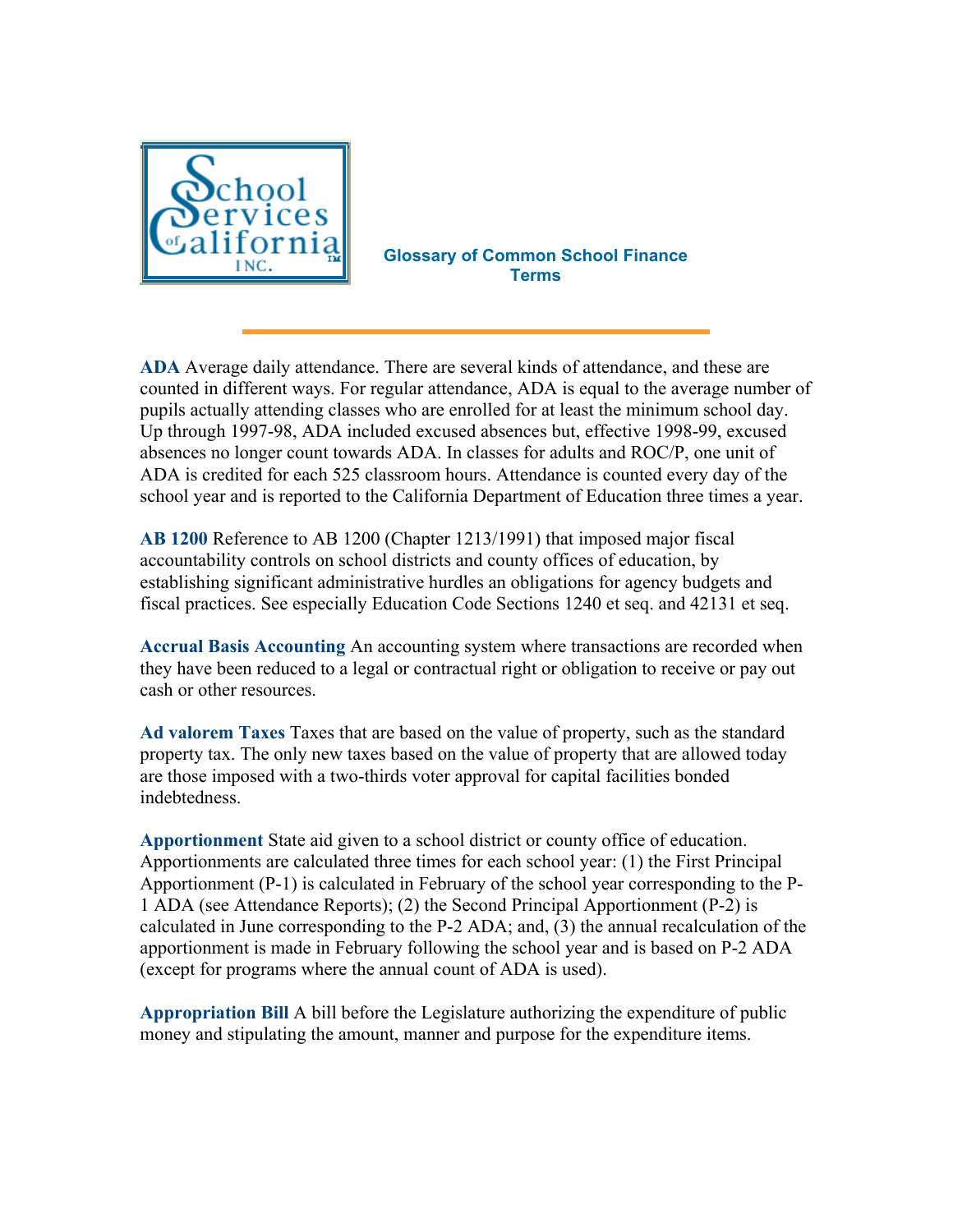**Appropriation For Contingencies** That portion of the current fiscal year's budget that is not appropriated for any specific purpose but is held subject to intrabudget transfer; i.e. transfer to other specific appropriation accounts as needed during the fiscal year.

**Assessed Valuation (also, Assessed Value)** The total value of property for taxation purposes within a school agency, as determined by state and county assessors. The "AV" of a school district will influence the total property tax income of a school district. The percentage growth in statewide AV from one year to the next is an important ingredient in determining appropriations levels required from the state for fully funding district and county revenue limits, as well as for Proposition 98 calculations. Ever since Proposition 13, the assessed value of properties in California are adjusted to the true market value only at the time of new construction or transfer of ownership. For all other properties, the assessed value grows by a maximum of 2% a year, resulting in the assessed value of many properties being far less than their current market value.

**Attendance Reports** Each school agency reports its attendance three times during a school year. The First Principal Apportionment ADA, called the P-1 ADA or the P-1 count, is counted from July 1 through the last school month ending on or before December 31 of a school year. The Second Principal Apportionment ADA, called the P-2 ADA, is counted from July 1 through the last school month ending on or before April 15 of a school year. Annual ADA is based on the count from July 1 through June 30. The final recalculation of the apportionment is based on a school agency's P-2 ADA, except for adult education programs, regional occupational centers and programs and nonpublic school funding, all of which use the annual count of ADA. Also, under certain circumstances when a district has a very large influx of migrant students in the Spring, a district may request the use of annual ADA in lieu of P-2 ADA.

**Base Revenue Limit** See Revenue Limit.

**Basic Aid** The California Constitution guarantees that each school district will receive a minimum amount of state aid, called "basic aid," equal to \$120 per ADA or \$2,400 per district, whichever is greater. "Basic aid school districts" are those eligible for the basic aid constitutional guarantee only, since all of the balance of the school districts' revenue limit is funded by local property taxes.

**Benefit Assessment Districts** See Maintenance Assessment Districts.

**Bonded Indebtedness** An obligation incurred by the sale of bonds for acquisition of school facilities or other capital expenditures. Since 1986, districts have been able to levy a local property tax to amortize bonded indebtedness, provided the taxes are approved by a two-thirds vote of the electorate.

**Categorical Aid** Funds from the state or federal government granted to qualifying school agencies for specialized programs regulated and controlled by federal or state law or regulation. Examples include programs for children with special needs, such as special education and Gifted and Talented Education (GATE); special programs, such as the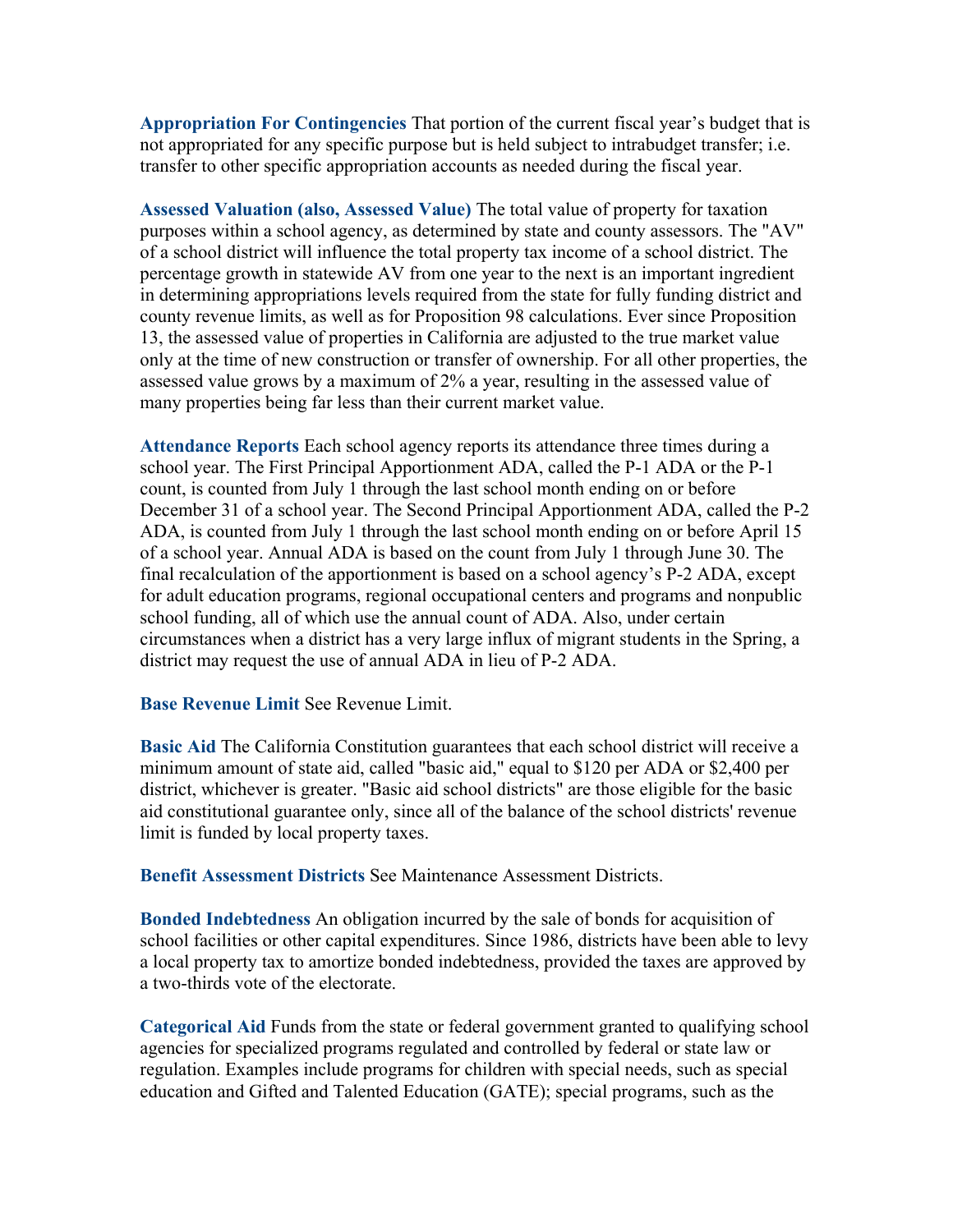School Improvement Program (SIP); or, special purposes, such as transportation. Expenditure of most categorical aid is restricted to its particular purpose. The funds are granted to districts in addition to their revenue limits.

**CBEDS** California Basic Education Data System. The statewide system of collecting enrollment, staffing and salary data from all school districts on an "Information Day" each October.

**CBEST** The California Basic Education Skills Test. Required of anyone seeking certification as a teacher, the test measures proficiency in reading, writing and mathematics.

**Certificated Personnel** School employees who hold positions for which a credential is required by the state – teachers, librarians, counselors and most administrators.

**Chapter 1** Federal financial assistance to districts to meet the special needs of educationally deprived children, i.e. children whose educational attainment is below the level appropriate for children of their age. Funding is to supplement services in reading, language arts and mathematics to identified students.

**Chapter 2** Federal financial assistance for schools under the Education Consolidation and Improvement Act, 20 U.S.C. Sec. 3811 et seq., which consolidated the provisions of Titles II, III, IV, VI, VII and part IX of the Elementary and Secondary Education Act of 1965. The law provides federal grants to develop and implement a comprehensive and coordinated program to improve elementary and secondary instruction in basic skills of reading, math and language arts, as formerly authorized in Title II.

**Classified Personnel** School employees who hold positions that do not require a credential, like aides, custodians, clerical support, cafeteria workers, bus drivers, etc.

**Class Size Penalties** The penalties imposed on school districts that have classes in excess of certain maximum sizes. Class size penalties result in a reduction in ADA which, in turn, results in a loss in revenue limit income. (See Education Code Sections 41376 and 41378).

**Concurrently Enrolled** Pupils who are enrolled both in a regular program for at least the minimum school day and also in a regional occupational center or program (ROC/P) or class for adults. Such a student will generate both regular ADA for the time in the regular program plus concurrently enrolled ADA for the time in ROC/P or adult classes. By qualifying for both regular ADA and concurrently enrolled ADA, such a student can generate more than one unit of ADA.

**Consumer Price Index (CPI)** A measure of the cost-of-living for consumers compiled by the United States Bureau of Labor Statistics. Separate indices of inflation are calculated regularly for the United States, California, some regions within California and selected cities. The CPI is one of several measures of inflation.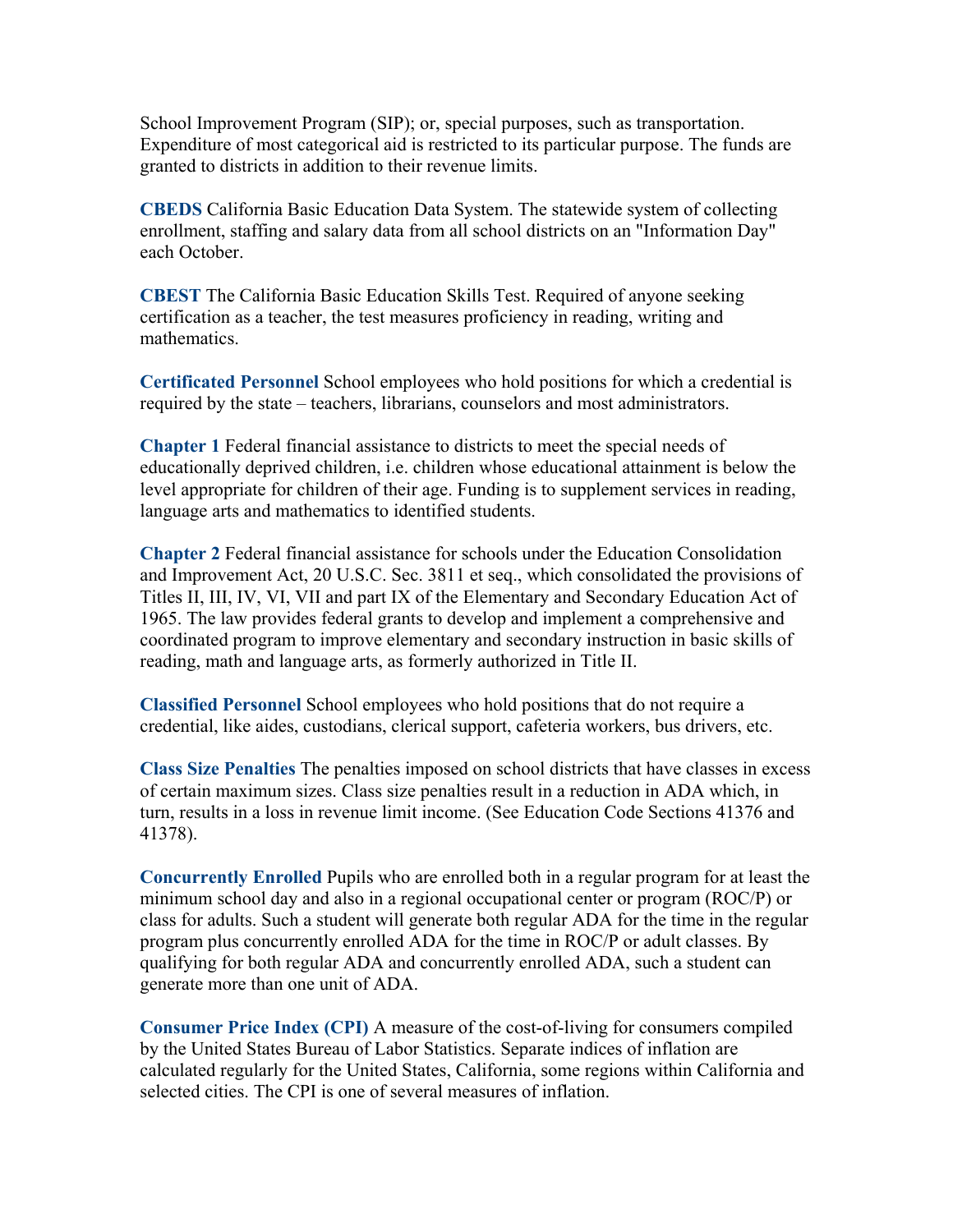**Cost-of-Living Adjustment (COLA)** An increase in funding for government programs, including revenue limits or categorical programs. Current law ties the COLA for most education programs to the annual percentage change in the "Implicit Price Deflator" for State and Local Governments – a government price index. (See Education Code Section 42238.1.)

**Credentialed Teacher** One holding a credential to teach issued by the State Commission on Teacher Credentialing. A credential is issued to those who have successfully completed all college training and courses required by the State, have graduated from an accredited college or university, have met any other state requirements and have passed the California Basic Education Skills Test (CBEST).

**Criteria and Standards** Local school agency budgets must meet state-adopted provisions of "criteria and standards." These provisions establish minimum fiscal standards, such as a minimum reserve level, that school districts, county offices of education and the State use to monitor fiscal solvency and accountability. See Education Code Sections 33127 et seq.

**Declining Enrollment Adjustment** A formula that cushions the drop in income in a district with a declining student population. Under current law, districts are funded for the higher of either current year or prior year ADA.

**Deficit Factor** When an appropriation to the State School Fund for revenue limits – or for any specific categorical program – is insufficient to pay all claims for state aid, a deficit factor is applied to reduce the allocation of state aid to the amount appropriated.

**Economic Impact Aid (EIA)** State categorical aid for districts with concentrations of children who are bilingual, transient and/or from low income families.

**Encroachment** The expenditure of school districts' general purpose funds in support of a categorical program, i.e. the categorical expense encroaches into the district's general fund for support. Encroachment occurs in most districts and county offices that provide special education and transportation. Other encroachment is caused by deficit factors or local decisions to allocate general purpose funds to special purpose programs.

**Encumbrances** Obligations in the form of purchase orders, contracts, salaries, and other commitments chargeable to an appropriation for which a part of the appropriation is reserved.

**Equalization Aid** The extra state aid provided in some years – such as 1996-97 – to a low revenue district to increase its base revenue limit toward the statewide average.

**ERAF** Education Revenue Augmentation Fund – the fund used to collect the property taxes that are shifted from cities, the county and special districts within each county, prior to their distribution to K-14 school agencies.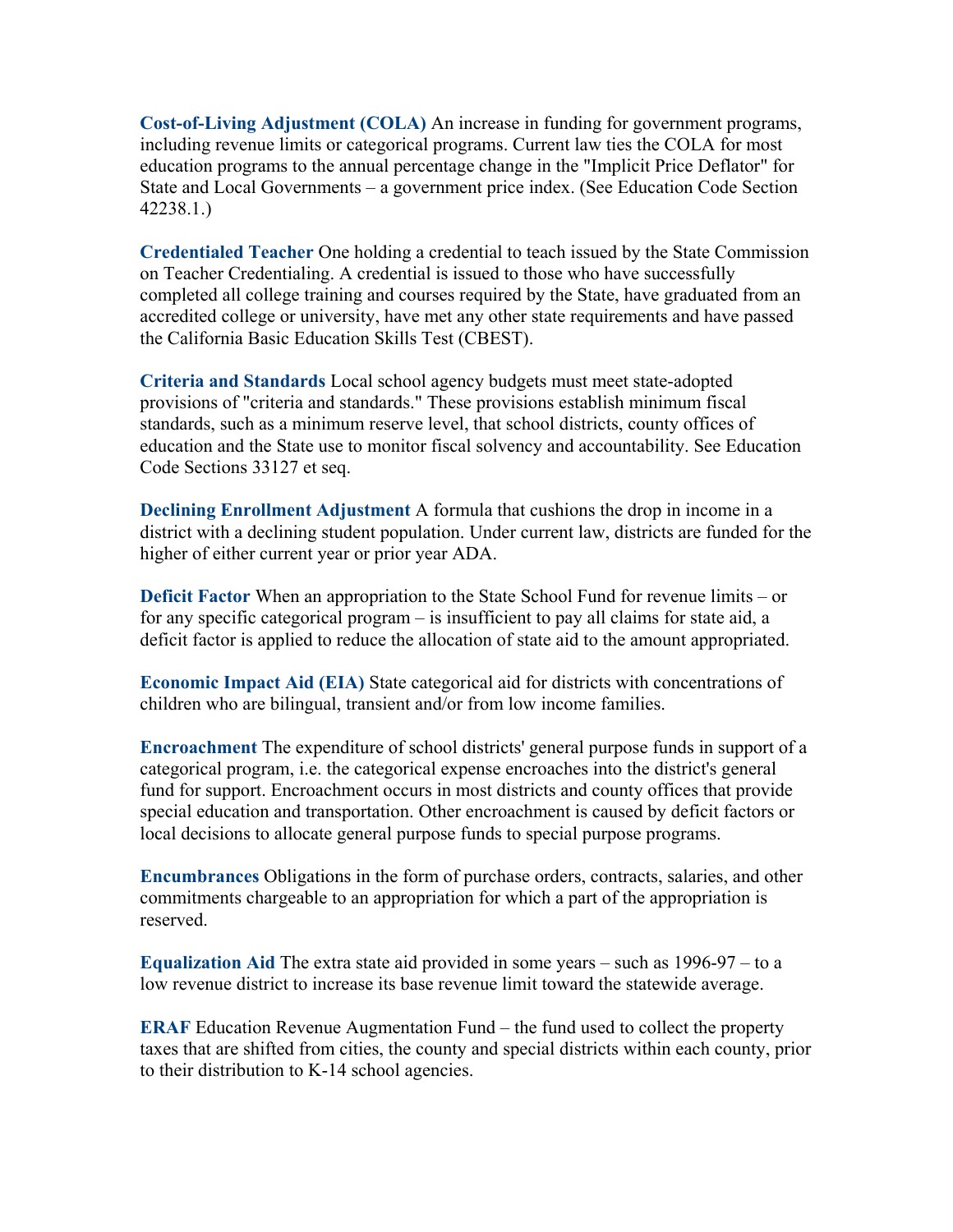**Factfinding** The culmination of the Impasse Procedures, Article 9, of the State's collective bargaining law. A tripartite panel, with the chairperson appointed and paid for by PERB, considers several specifically enumerated facts and makes findings of fact and recommendations in terms of settlement to a negotiating agreement. Such recommendations are advisory only and may be adopted or rejected in whole or in part by the parties.

**Forest Reserve Funds** 25% of funds received by a county from the United States Government from rentals of forest reserve lands are apportioned among the various districts in the county according to school population.

**Full-Time Equivalent (FTE)** A count of full-time and part-time employees where parttime employees are reported as an appropriate fraction of a full-time position. This fraction is equal to the ratio of time expended in a part-time position to that of a full-time position.

**Gann Spending Limit** A ceiling, or limit, on each year's appropriations of tax dollars by the state, cities, counties, school districts, and special districts. Proposition 4, an initiative passed in November 1979, added controls on appropriations in Article XIIIB of the California Constitution. Using 1978-79 as a base year, subsequent years' limits have been adjusted for: (1) an inflation increase equal to the change in the Consumer Price Index or per capita personal income, whichever is smaller; and, (2) the change in population, which for school agencies is the change in ADA. Proposition 111, adopted in June 1990, amended the Gann limit inflation factor to be based only on the change in per capita personal income.

**General Obligation Bonds** Bonds that are a "general obligation" of the government agency issuing them, i.e. their repayment is not tied to a selected revenue stream. Bond elections in a school district must be approved by a two-thirds vote of the electorate, but state bond measures require only a majority vote.

**Gifted and Talented Education (GATE)** A program for students in grades 1 through 12 who have shown potential abilities of high performance, capability and needing differentiated or accelerated education. "Gifted child educational programs" are those special instructional programs, supportive services, unique educational materials, learning settings, and other services which differentiate, supplement and support the regular educational program in meeting the needs of gifted students.

**High Revenue Districts** Districts that have a revenue limit per ADA that is greater than the state average for the same type of district (elementary, high school or unified). Many high revenue districts were formerly called "high wealth" because their assessed value per ADA was significantly above the statewide average.

**Implicit Price Deflator** See Cost-of-Living Adjustment.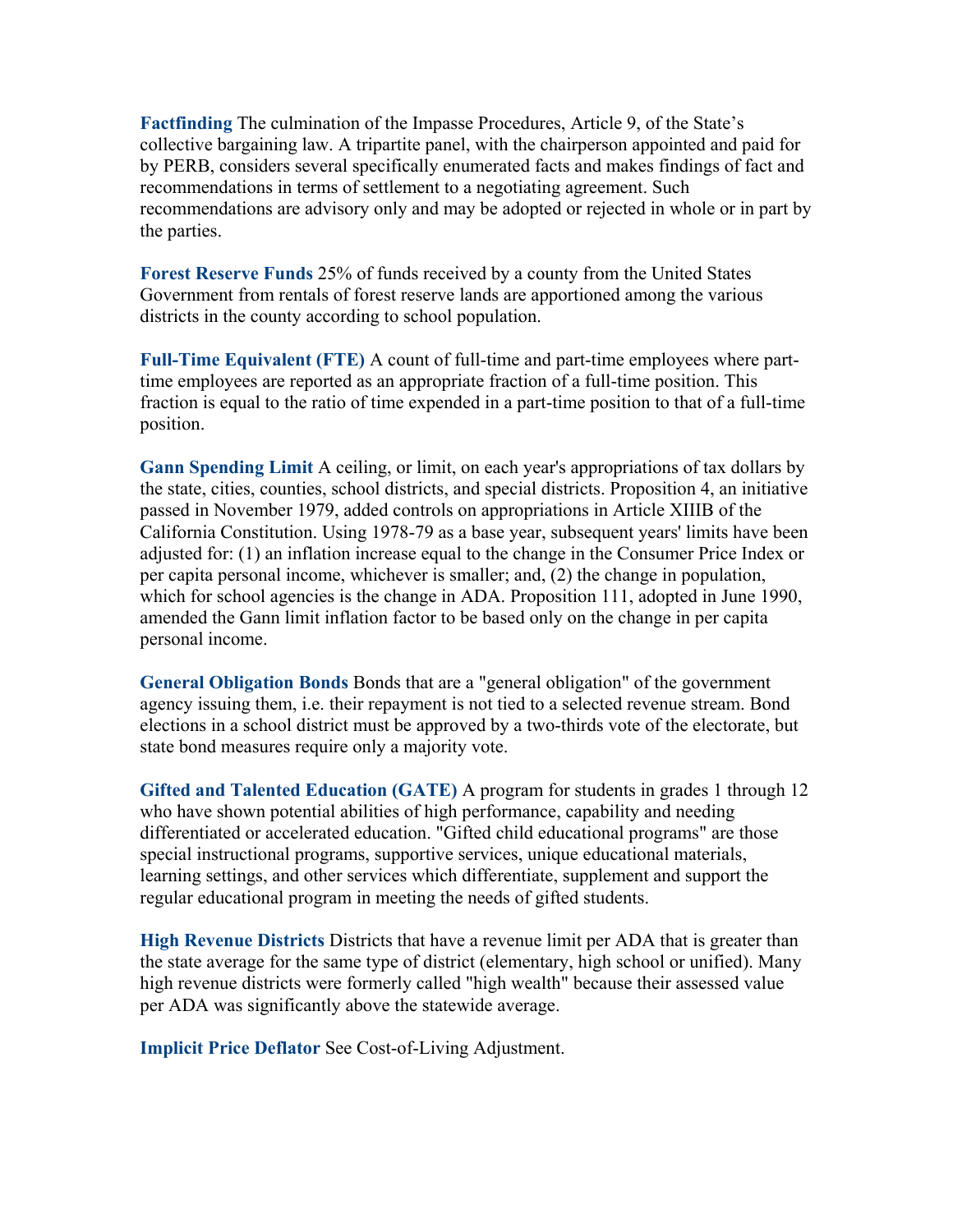**Indirect Expense and Overhead** Those elements of indirect cost necessary to the operation of the district or in the performance of a service that are of such nature that the amount applicable to each accounting unit cannot be separately identified. Indirect costs are allocated to all programs in a school agency as a percentage of direct and allocated costs for each program.

**Individualized Education Program (IEP)** A written agreement between a school agency and parents or guardians of a disabled child specifying an educational program tailored to the needs of the child, in accordance with federal PL 94-142 regulations. An IEP team is comprised of a certified district employee who is qualified to supervise special education, the child's teacher, one or both parents, the child, if appropriate, and other individuals at the discretion of the parent or school. The IEP must include a statement of the child's present levels of educational performance, a statement of annual goals and short term instructional objectives, a statement of the specific special education and related services to be provided to the child, the extent to which the child will participate in regular education programs, the projected dates for starting services, appropriate objective criteria, evaluation procedures, and schedules for determining, on at least an annual basis, whether the short term instructional objectives are being achieved.

**Least Restrictive Environment** Federal and state law requires that disabled students be placed in the least restrictive educational appropriate to their needs so that they can, to the extent appropriate, integrate and be educated with nondisabled students.

**Leveling Down** Lowering the revenue level of high revenue districts to promote revenue equity among school districts.

**Leveling Up** Raising the revenue level of low revenue districts to promote revenue equity among school districts.

**Mandated Costs** School district expenses that occur because of federal or state laws, decisions of state or federal courts, federal or state administrative regulations. Costs that are mandated by state law or regulations must be reimbursed by the state, while costs mandated by federal law, a court or an initiative do not need to be reimbursed by the state. See SB 90, 1977.

**Maintenance Assessment Districts** A methodology for local agencies, including school agencies, to charge property owners a fee for the benefit derived by the property as a result of local agency service improvements. (See Lighting and Landscape Act of 1972, Section 22500 of the Street and Highways Code). Originally, school agencies were allowed to impose the "fee" by a vote of the local governing board only, by merely showing a benefit to each fee payer. Now, however, a school agency must hold an election before such a fee can be levied.

**Maintenance Factor** See Proposition 98.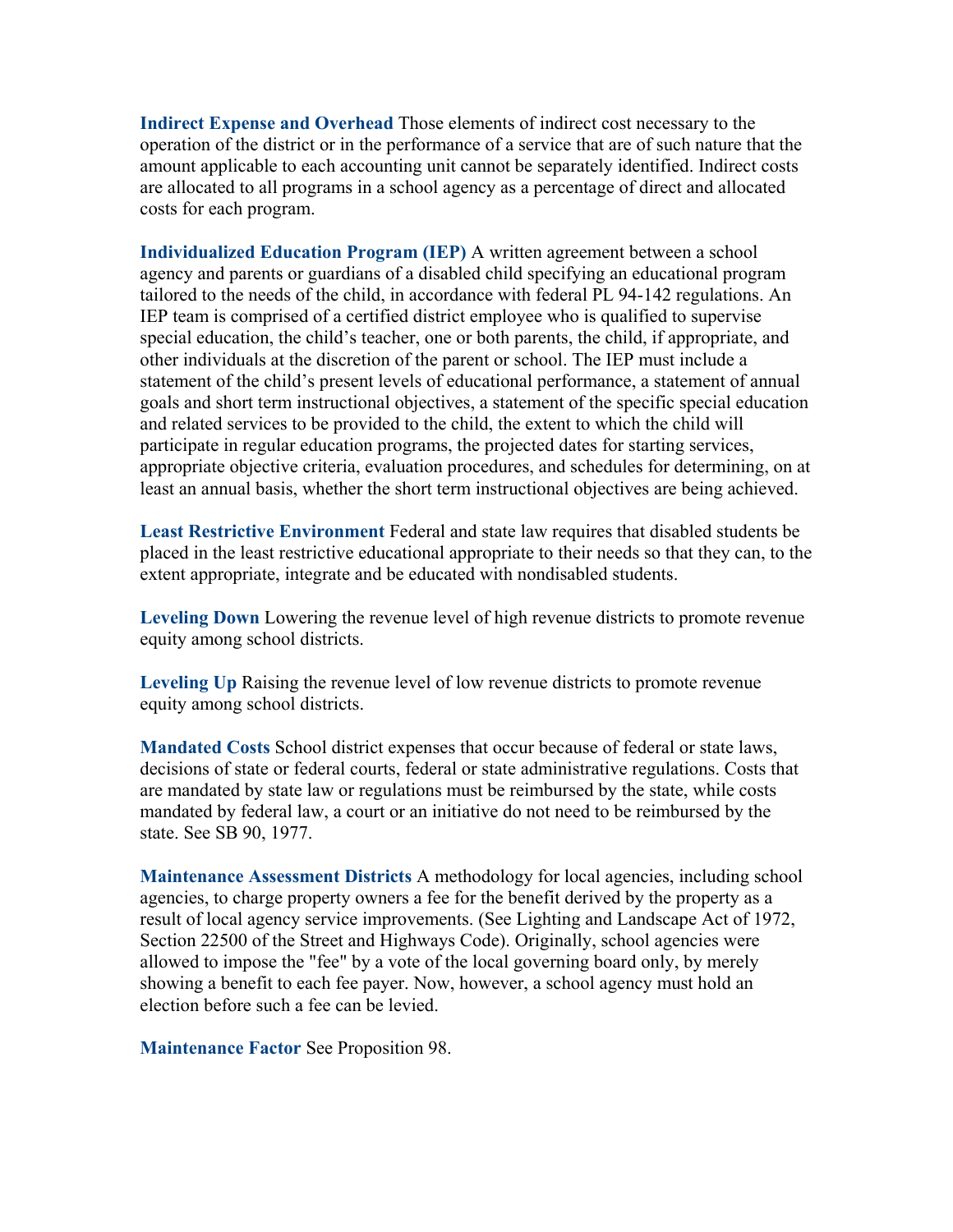**Miscellaneous Funds** Local revenues received from mineral royalties, bonuses and other payments in lieu of taxes. Fifty percent of such revenues are used as an offset to state aid in the revenue limit formulas.

**Necessary Small School** An elementary school with 96 or fewer ADA or high school with 286 or fewer ADA that meets the standards of being "necessary." (See Education Code Sections 42280 et seq.)

**Parcel Tax** A special tax that is a flat amount per parcel and not ad valorem based (i.e. not according to the value of the property). Parcel taxes must be approved by a two-thirds vote of the electorate. (See Government Code Section 50079, et al.)

**PERB** Public Employment Relations Board. Five persons appointed by the Governor to regulate collective bargaining between school employers and employee organizations. (See Government Code Sections 3541, et seq.)

**Permissive Override Tax** Prior to Proposition 13, any of a number of local tax levies that were for specific purposes and that required only the permission of a school board to be levied. School agencies are no longer allowed to levy such taxes.

**PERS** Public Employees' Retirement System. State law requires that classified employees, their employer, and the state contribute to this retirement fund.

**PL81-874** A federal program of "Impact Aid" that provides funds to school agencies that educate children whose families live and/or work on federal property, such as military bases. Also called "PL874."

**PL94-142** Federal law that mandates a "free and appropriate" education for all disabled children.

**Prior Year's Taxes** Tax revenues that had been delinquent in a prior year and that are received in the current fiscal year. These revenues offset state aid in the current year in the revenue limit formula.

**Proposition 13** An initiative amendment passed in June 1978 adding Article XIII A to the California Constitution. Under Proposition 13, tax rates on secured property are restricted to no more than 1% of full cash value. Proposition 13 also defined assessed value and required a two-thirds vote to increase existing taxes or levy new taxes.

**Proposition 98** An initiative adopted in 1988 and then amended by Proposition 111 in 1990. Proposition 98 contains three major provisions: (1) a minimum level of state funding for K-14 school agencies (unless suspended by the Legislature); (2) a formula for allocating any state tax revenues in excess of the state's Gann Limit; and, (3) the requirement that a School Accountability Report Card be prepared for every school. The minimum funding base is set equal to the greater of the amount of state aid determined by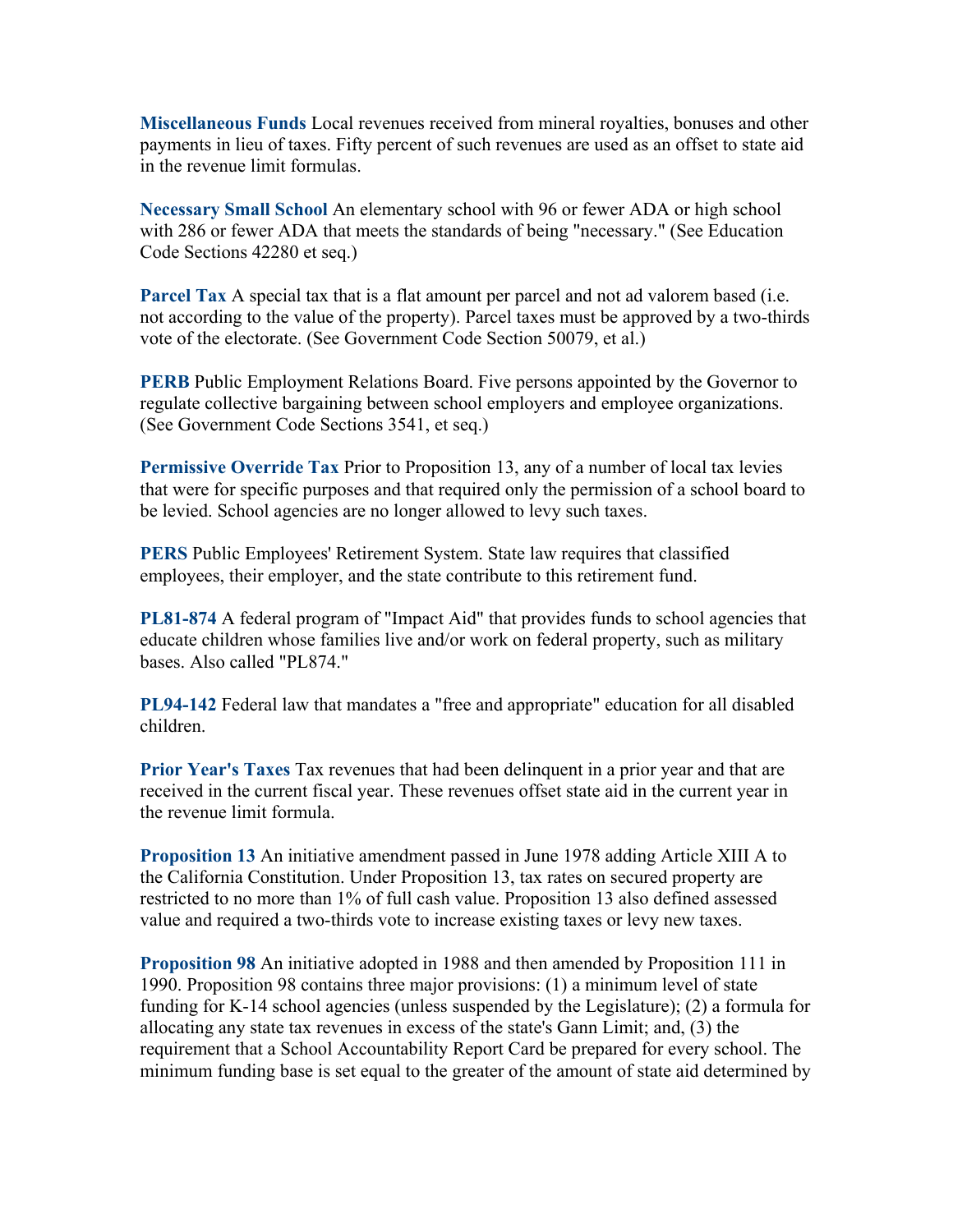two formulas, commonly called ATest  $1\omega$  and ATest  $2\omega$  – unless an alternative formula, known as "Test 3," applies.

"Test 1" originally provided that K-14 school agencies shall receive at least 40.319% of state general fund tax revenues in each year, the same percentage as was appropriated for K-14 school agencies in 1986-87. Due to the shift in property taxes from local governments to K-14 agencies, the "Test 1" percentage has been reset at 34.559%.

"Test 2" provides that K-14 school agencies shall receive at least the same amount of combined state aid and local tax dollars as was received in the prior year, adjusted for the statewide growth in K-12 ADA and an inflation factor equal to the annual percentage change in per capita personal income.

"Test 3" only applies in years in which the annual percentage change in per capita state general fund tax revenues plus 1/2% is lower than the "Test 2" inflation factor (i.e. change in per capita personal income), and in this case the "Test 2" inflation factor is reduced to the annual percentage change in per capita state general fund tax revenues plus  $1/2\%$ .

One provision of Proposition 98/111 applies whenever the minimum funding level is reduced due either to "Test 3" or the suspension of the minimum funding level by the Legislature and Governor. The "maintenance factor" is initially calculated as the amount of the funding reduction, and this amount grows each year by statewide ADA growth and inflation. In subsequent years when state taxes grow quickly, this "maintenance factor" is restored by increasing the Proposition 98 minimum funding level until the funding base is fully restored.

**Purchase Order** An encumbrance document that shows the vendor from whom a purchase is being made, what is being purchased by the school agency, the amount of the purchase, the fund from which the purchase is being made (e.g. general, building or bond fund), an accounting code to which the purchase shall be applied, and the signature or initial approval of the designed central office personnel responsible for approving the ordering of goods.

**Reduction-in-Force (RIF)** The process whereby employment is terminated because of a need to reduce the staff rather than because of any performance inadequacies of the employee.

**Reserves** Funds set aside in a budget to provide for estimated future expenditures or to offset future losses, for working capital, or for other purposes.

**Revenue Limit** The amount of revenue that a district can collect annually for general purposes from local property taxes and state aid. The revenue limit is composed of a base revenue limit – a basic education amount per unit of ADA computed by formula each year from the previous year's base revenue limit – and any of the number of revenue limit adjustments that are computed anew each year.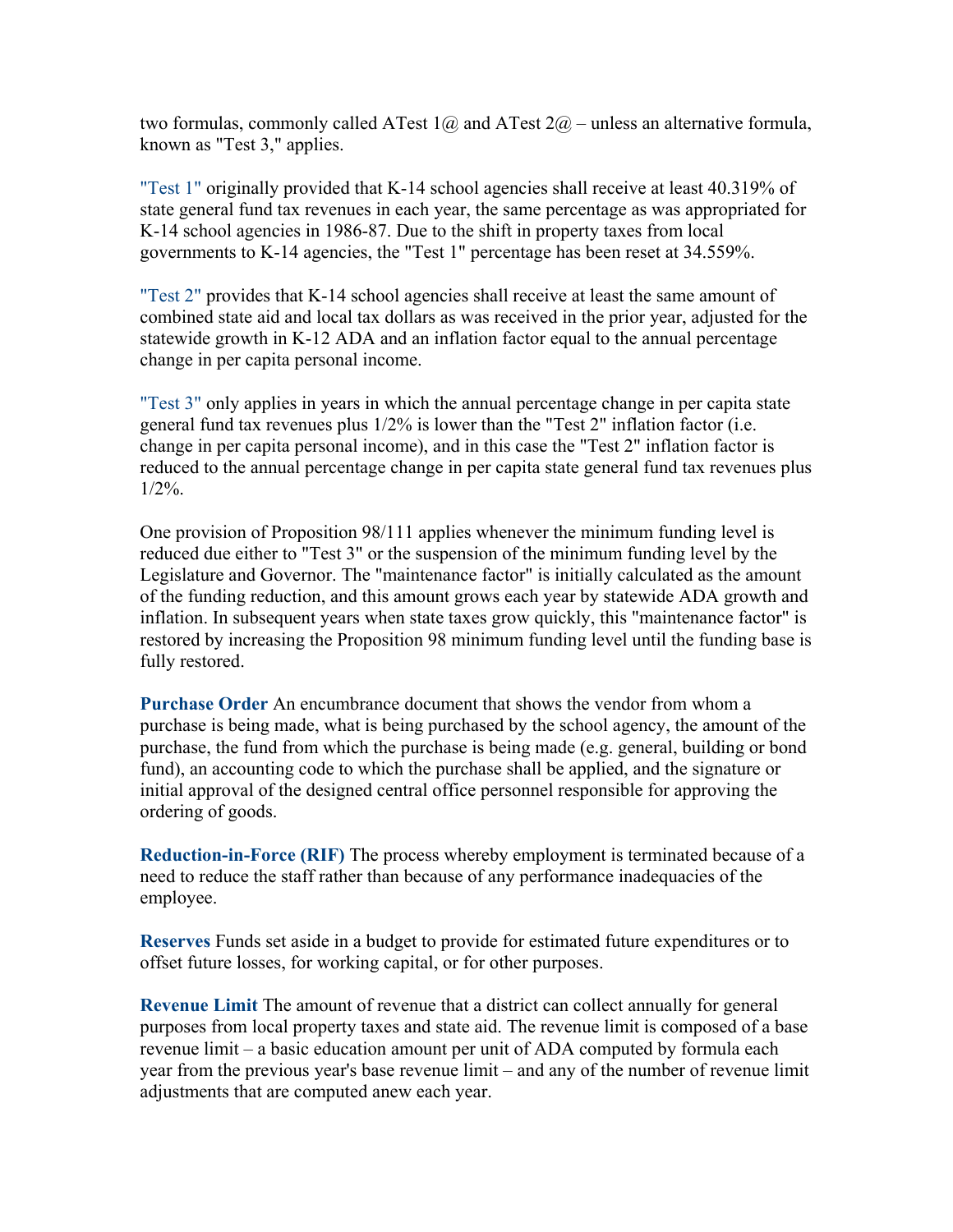The total revenue limit of a school district is generally determined by multiplying the district's P-2 ADA times the base revenue limit, adding the applicable revenue limit adjustments and applying a deficit factor.

**Revolving Cash Funds** A stated amount of money used primarily for emergency or small or sundry disbursements and reimbursed periodically through properly documented expenditures, which are summarized and charged to property accounting classifications.

**ROC/P** Regional Occupational Center or Program – a vocational educational program for high school students and adults. A ROC/P may be operated by a single district, by a consortium of districts under a joint powers agreement (JPA), or by a county office of education for the districts within the county.

**SB 90** Reference to Senate Bill 90 (Chapter 1406/1972) that established the revenue limit system for funding school districts. The first revenue limit amount was determined by dividing the district's 1972-73 state and local income by that year's ADA. This per-ADA amount is the historical base for all subsequent revenue limit calculations.

**SB 813** Reference to Senate Bill 813 (Chapter 498/1983) that provided a series of education "reforms" in funding calculations. Longer day, longer year, mentor teachers and beginning teacher salary adjustments are a few of the programs implemented by this 1983 legislation.

**Scope of Bargaining** The range of subjects that are negotiated between school agencies and employee organizations during the collective bargaining process. Scope includes matters relating to wages, hours and working conditions as defined in the Government Code. PERB and the courts are responsible for interpreting disputes about scope.

**Secured Roll** That portion of the assessed value that is stationary, i.e., land and buildings. See also Unsecured Roll. The secured roll averages about 90% of the taxable property in a district.

**Serrano Decision** In 1974, the California Superior Court in Los Angeles County ruled in the Serrano v. Priest case that school district revenues in California depended so heavily on local property taxes that students in districts with a low assessed value per pupil were denied an equal educational opportunity in violation of the "Equal Protection" clause of the California Constitution. This ruling established certain standards under which the school finance system would be constitutional and was upheld by the California Supreme Court in 1976. In 1983, the California Superior Court in Los Angeles County ruled that the system of school finance in effect at that time was in compliance with the earlier Court order. The case was subsequently appealed to the Appellate Court which upheld the Superior Court ruling. In March 1989, all of the plaintiffs in the case agreed to dismiss their appeals, thereby settling Serrano as a legal issue.

**Slippage** Savings in state school fund appropriations that are the result of property tax revenues growing faster than a district's cost-of-living and enrollment growth. When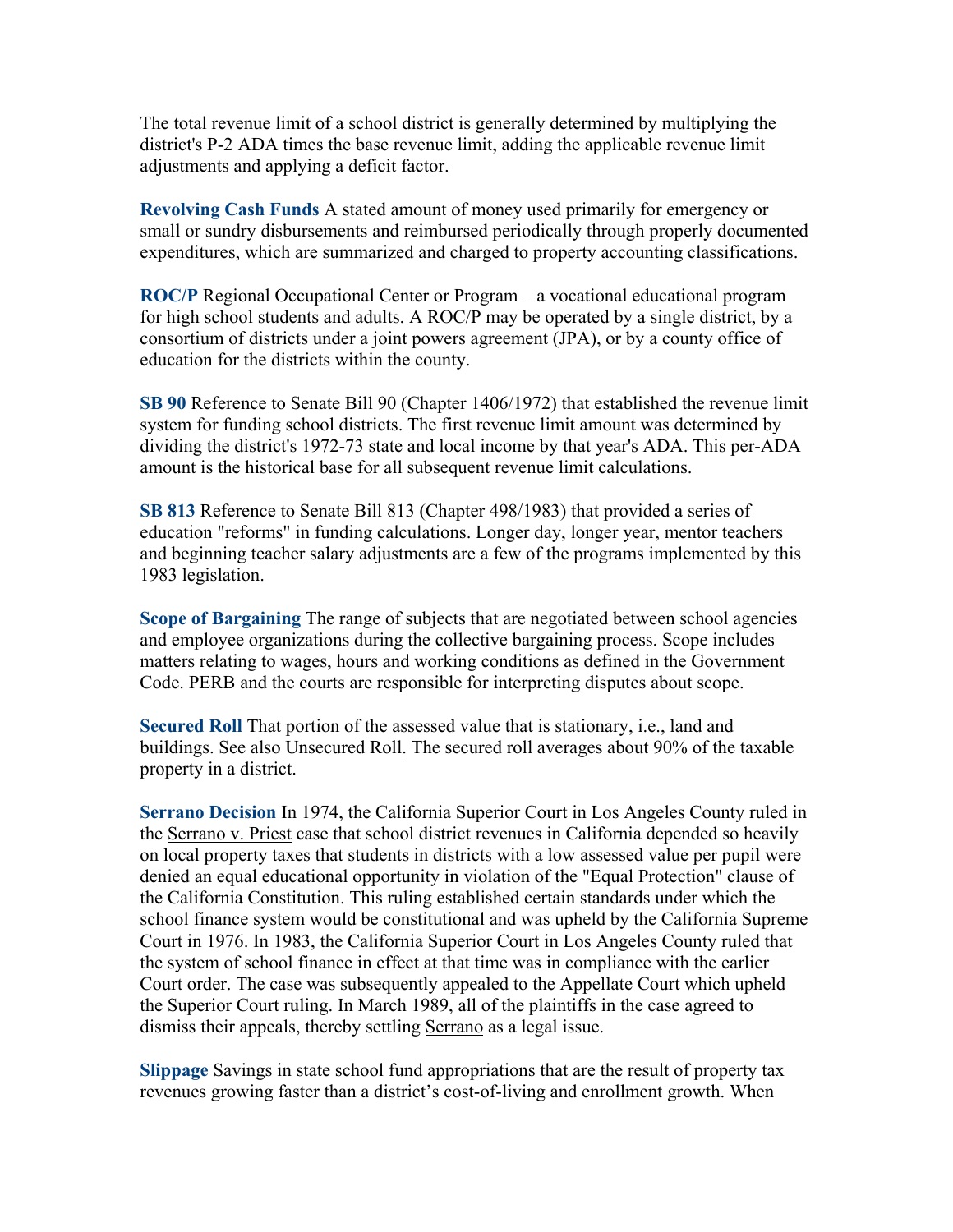property tax growth is greater than the growth in a district's total revenue limit, state aid to the district declines, creating a "slippage" in state expense.

**Squeeze Formula** The formula used from 1973-74 through 1981-82 for the calculation of the annual inflation increase in the base revenue limit that provided smaller-thanaverage increases to high revenue districts. This formula thus "squeezed" the revenues of high revenue districts as a means of promoting revenue equalization. Effective 1983-84, the squeeze formula was eliminated and all districts of the same type now receive the same dollar inflation increase.

**State Allocation Board (SAB)** The regulatory agency that controls most state-aided capital outlay and deferred maintenance projects and distributes funds for them.

**State School Fund** Each year the state appropriates money to this fund, which is then used to make state aid payments to school districts. Section A of the State School Fund is for K-12 education and Section B is for community college education.

**STRS** The State Teachers' Retirement System, which is funded by contributions from both certificated employees and their employing school agencies, as well as by direct payments by the state.

**Subventions** The term used to describe assistance or financial support, usually from higher governmental units to local governments or school agencies. State aid to school agencies is a state subvention.

**Sunset** The termination of a categorical program. A schedule is in current law for the Legislature to consider the "sunset" of most state categorical programs. If a program sunsets under this schedule, the funding for the program shall continue but the specific laws and regulations shall no longer apply.

**Supplemental Roll** An additional property tax assessment for properties that are sold or newly constructed that reflect a higher market value than on their prior lien date. By taxing this increase in assessed value immediately – rather than waiting until the next lien date – additional property taxes are generated.

**Test 1/Test 2/Test 3** See Proposition 98.

**Unduplicated Count** The number of pupils receiving special education or special services under the Master Plan for Special Education on the census dates of December 1 and April 1. Even though a pupil may receive multiple services, each pupil is counted only once in the unduplicated count.

**Unencumbered Balance** That portion of an appropriation or allotment not yet expended or obligated.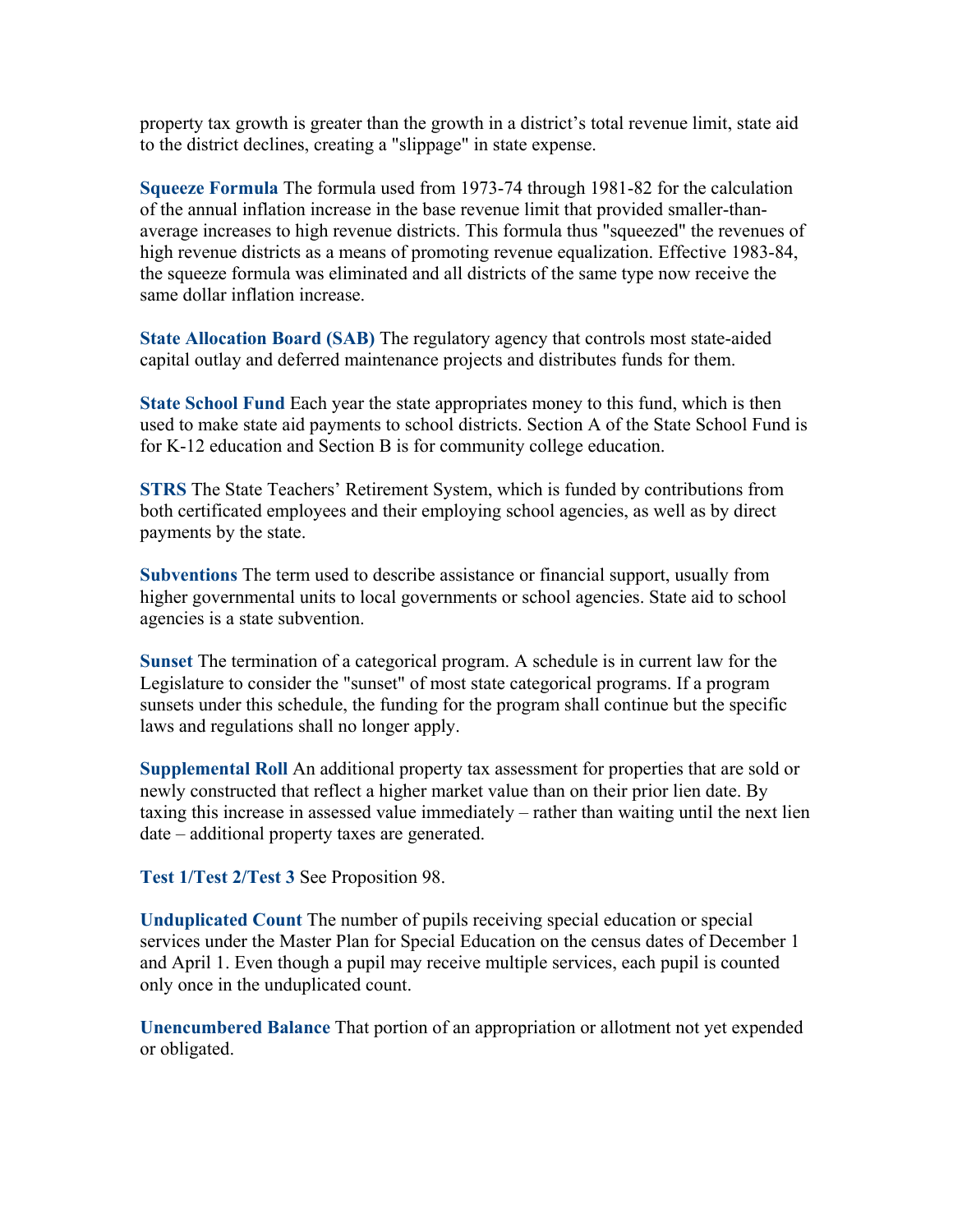**Unsecured Roll** That portion of assessed property that is movable, such as boats, planes, etc.

**Waivers** Permission from the State Board of Education – or, in some cases, from the Superintendent of Public Instruction – to set aside the requirements of an Education Code provision upon the request of a school agency. Certain Education Code sections cannot be waived. (See Education Code Section 33050.)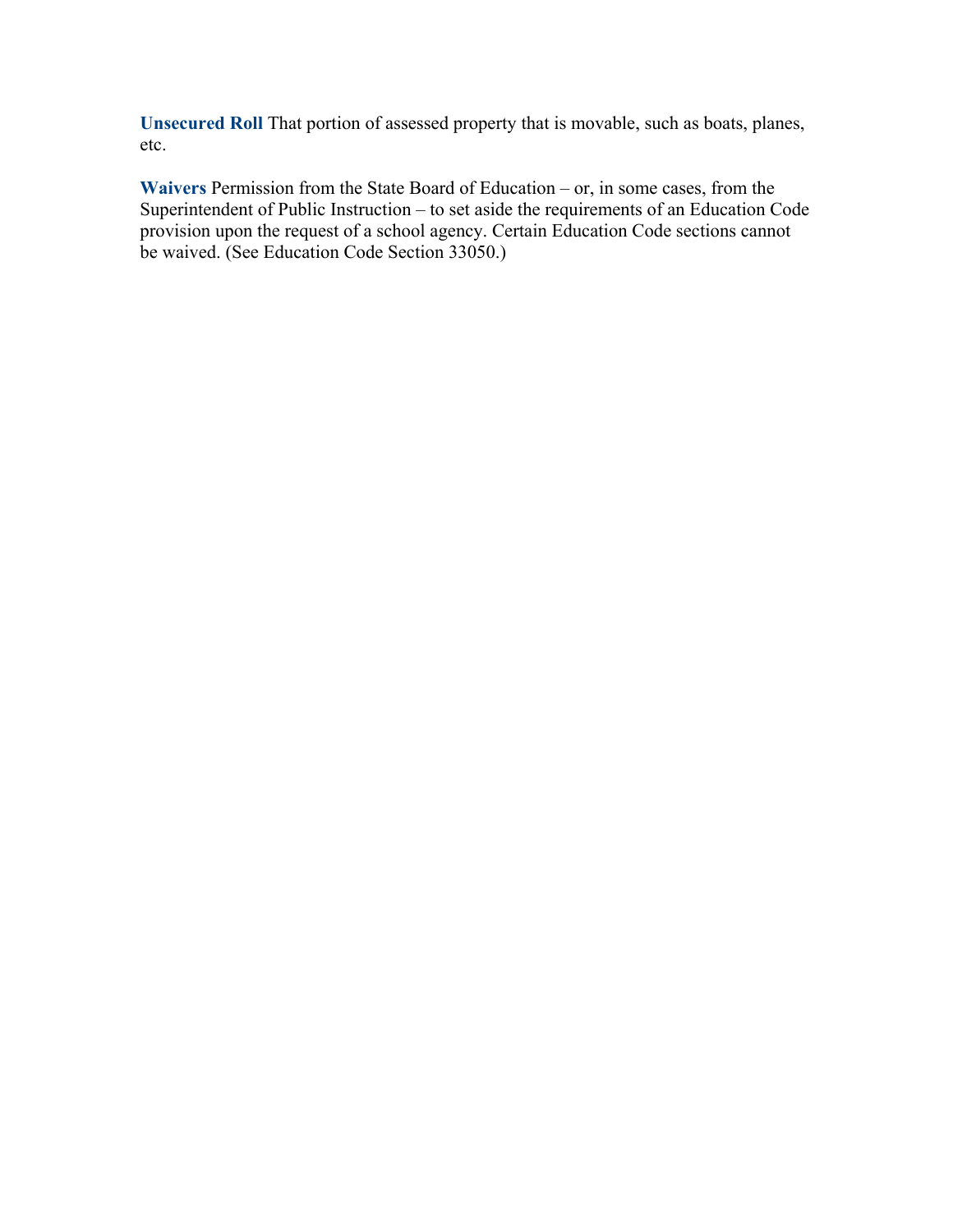

#### **Copyright © 1999 School Services of California, Inc.**

**Volume 19 December 3, 1999 No. 25**

## **A History of Revenue Limits— Or, Why is Your Base Revenue Limit Bigger than Mine?**

### **By Paul M. Goldfinger Vice President, School Services of California, Inc.**

### **Introduction**

Revenue limits have been the integral feature of school finance in California since the early 1970s. Most practitioners and policy analysts are well aware of how revenue limits are calculated each year by bringing forward the base revenue limit of the prior year and adding an inflation increase.

Frequently, we get questions about why there are variances in revenue limits. Common questions include, "Why is my district's revenue limit below the statewide average?" or, "Why is this other district's revenue limit so much higher than mine?"

The following history of revenue limits was written in response to these questions, and this history focuses on how revenue limits have been used to equalize school funding. This history starts with the 1972-73 revenues that formed the basis for the initial revenue limit calculation, and explains how a differential inflation increase (also known as the "squeeze factor") and massive amounts of equalization aid have resulted in substantial equalization over time. Also, this material highlights the major transition points when the calculation of revenue limits involved factors other than just the annual cost-of-living adjustment (COLA) – that is, times when the base revenue limits for some districts grew much faster than others, resulting in the revenue limits for some districts leapfrogging over others.

### **SB 90 – The Beginning of Revenue Limits**

Revenue limits were established by SB 90 (Chapter 1406/1972), largely in response to the initial 1971 State Supreme Court ruling in the *Serrano vs. Priest* equalization lawsuit.

Since their inception in 1973-74, revenue limits have had two components:

1. The major component is the base revenue limit – a basic education amount per unit of average daily attendance (ADA); and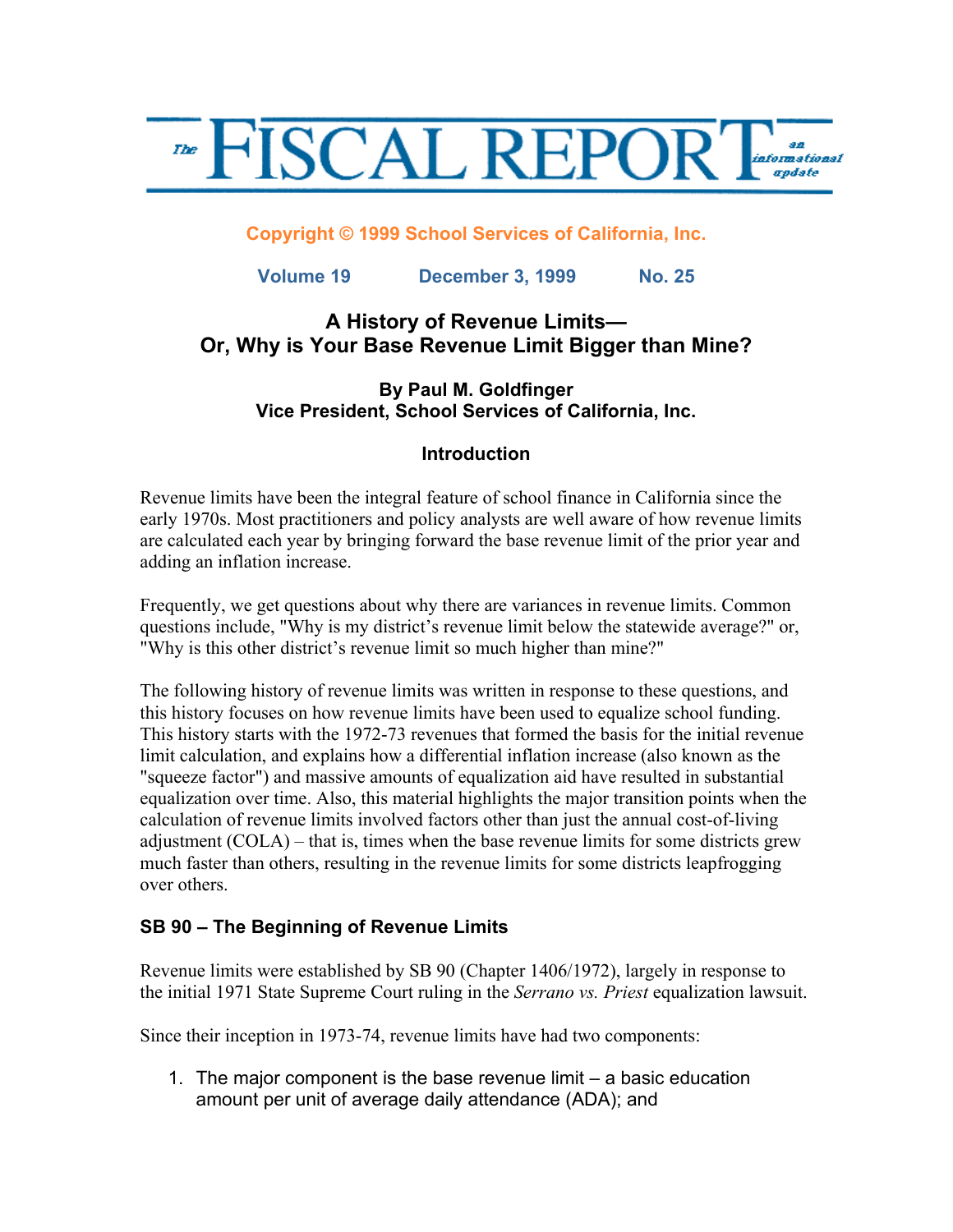2. The other component consists of a number of revenue limit adjustments that recognize specific needs, such as adjustments for unemployment insurance, necessary small schools, and summer school funding.

The original 1973-74 base revenue limit was set equal to: (1) a district's total 1972-73 general purpose revenues – that is, unrestricted state aid and local property taxes – divided by the district's 1972-73 ADA, plus (2) an adjustment for inflation. Because of huge differences in the assessed value behind each pupil, as well as differences in property tax rates, initial base revenue limits per ADA varied enormously. In fact, the highest funded districts generated three or four times as much per pupil as the lowest funded districts.

SB 90 sought to equalize these differences over time, primarily through a differential inflation increase that provided a larger dollar increase for low-revenue districts than for high-revenue districts. Additionally, in the early years of the SB 90 formulas, the lowest revenue districts were allowed increases of up to 15% per year. Through these formulas, low-revenue districts had their base revenue limits "leveled up" toward the statewide average and high-revenue districts were "leveled down" since they received a COLA significantly less than the real inflation increase. The "leveling down" of high-revenue districts toward the statewide average became known as the "squeeze formula" since it restricted (squeezed) the growth rate of high-revenue districts.

However, in the early years of revenue limits, there was also a statutory provision that allowed districts to increase their revenue limit income through a voted override. A number of school districts – primarily those adversely affected by the squeeze formula – were able to get these voted revenue limit increases approved, a process that required only a majority vote of the electorate in the years before Proposition 13.

# **The 1974** *Serrano* **Decision**

The *Serrano* case was heard at the Superior Court level in a trial that began in December 1972 – just weeks after SB 90 was enacted. In his 1974 decision, Judge Jefferson ruled that, while SB 90 was a step in the right direction, it did not equalize education funding either sufficiently or fast enough. As part of his decision, Judge Jefferson established the guideline that the state's school finance system should reduce "wealth-related disparities" [that is, differences in funding due to differences in taxable wealth] to "amounts" considerably less than \$100 per pupil."

# **Proposition 13**

After the State Supreme Court upheld in 1976 the lower-court decision in *Serrano*, the state enacted a very comprehensive package of equalization formulas in 1977. But literally weeks before these new formulas were to take effect for the 1978-79 school year, Proposition 13 was enacted in June 1978.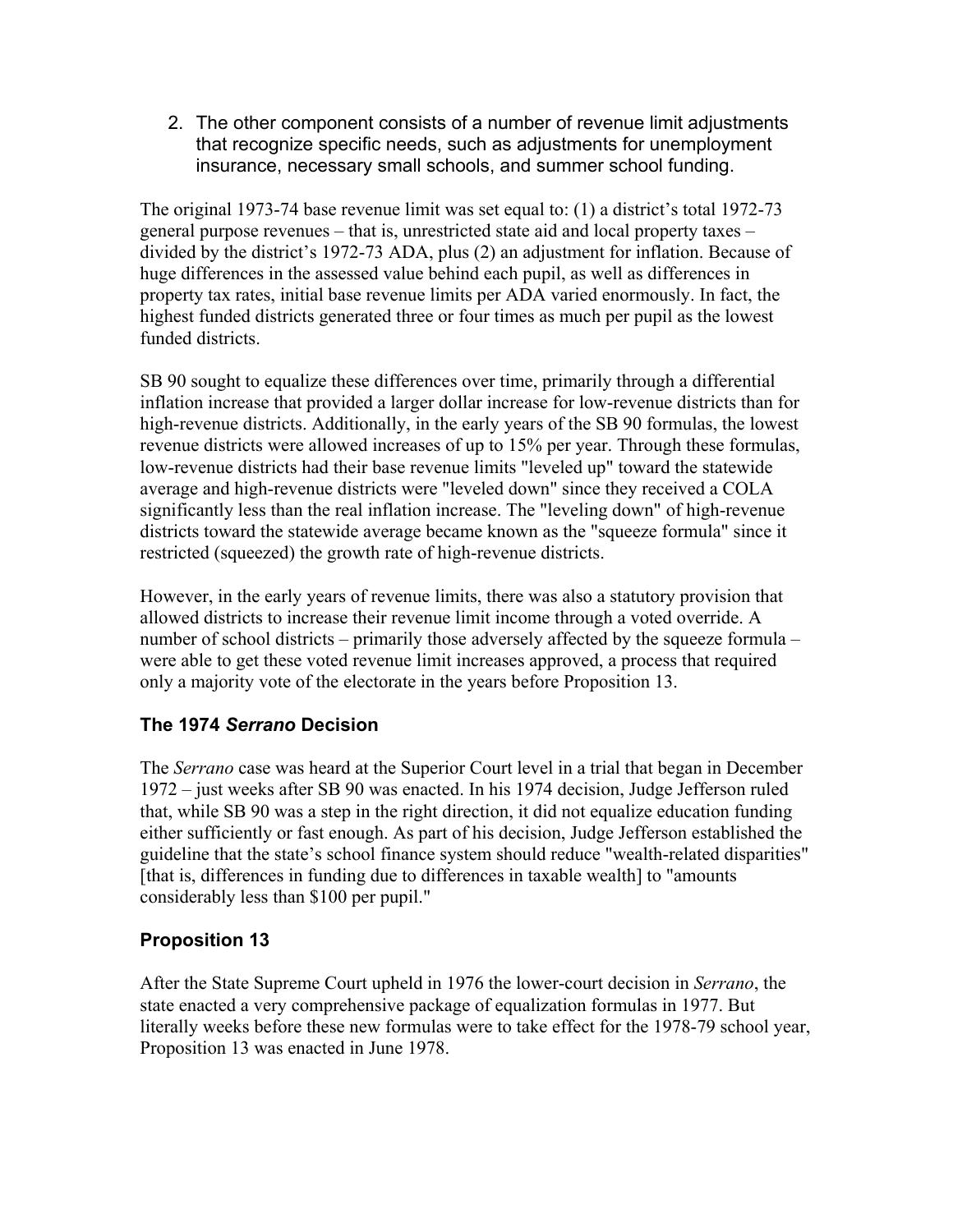In recognition of the huge cut in statewide property taxes required by Proposition 13, the state imposed funding cuts on all local governments, including school agencies. In 1978- 79, the initial year after the passage of Proposition 13, school funding was cut by amounts ranging from 9% for low-funded agencies to 15% for the highest funded agencies. However, the state cushioned these cuts by allowing school agencies to continue to get credit for two prior funding sources that were discontinued.

Prior to Proposition 13, school districts were allowed to levy what were known as permissive override taxes – additional property tax levies for a select number of purposes authorized by state law that required only governing board permission to implement. Under the post-Proposition 13 formulas, districts that had levied permissive overrides in 1977-78, such as for child development, community services, or for certain state school loan repayments, were allowed to permanently fold the dollar amount from the permissive tax collections into their base revenue limit as an amount per ADA.

Additionally, in the wake of Proposition 13, the state discontinued most summer school programs and dramatically curtailed adult education programs. But school districts were allowed to calculate the revenue loss from these discontinued programs and add that as well, as an amount per ADA, to their base revenue limit. Since this additional funding was for ADA that was no longer served, it became known as funding for "phantom ADA."

As a result of the 9-15% cut, along with the add-ons for permissive override taxes and phantom ADA, base revenue limits were radically changed in the wake of Proposition 13. Two districts that previously had identical revenue limits per ADA in 1977-78 could have wound up with very different base revenue limits starting in 1978-79. Proposition 13 thus precipitated the first "discontinuity" in the history of revenue limits.

As noted above, the *Serrano* court not only found differences in K-12 funding to be objectionable, but also differences in property tax rates. Clearly, Proposition 13 instantly equalized total property tax rates statewide.

## **Squeeze Formula Continued through 1981-82**

From 1979-80 through 1981-82, the state continued to equalize the post-Proposition 13 revenue limits through the squeeze formula. In fact, the squeeze formula was modified in these years to provide even more rapid revenue limit equalization.

There was no revenue limit squeeze factor operative in 1982-83, since there was no inflation increase in that recession year. In lieu of a COLA, the 1982-83 State Budget provided school districts with a flat inflation adjustment of \$11.90 per ADA (an inflation increase of less than 7/10 of 1%). But as an added protection, school districts also received a "100% guarantee" in that year.

Under this 100% guarantee, school districts with declining enrollment in 1982-83 continued to receive the same total revenue limit dollars as they had in the prior year.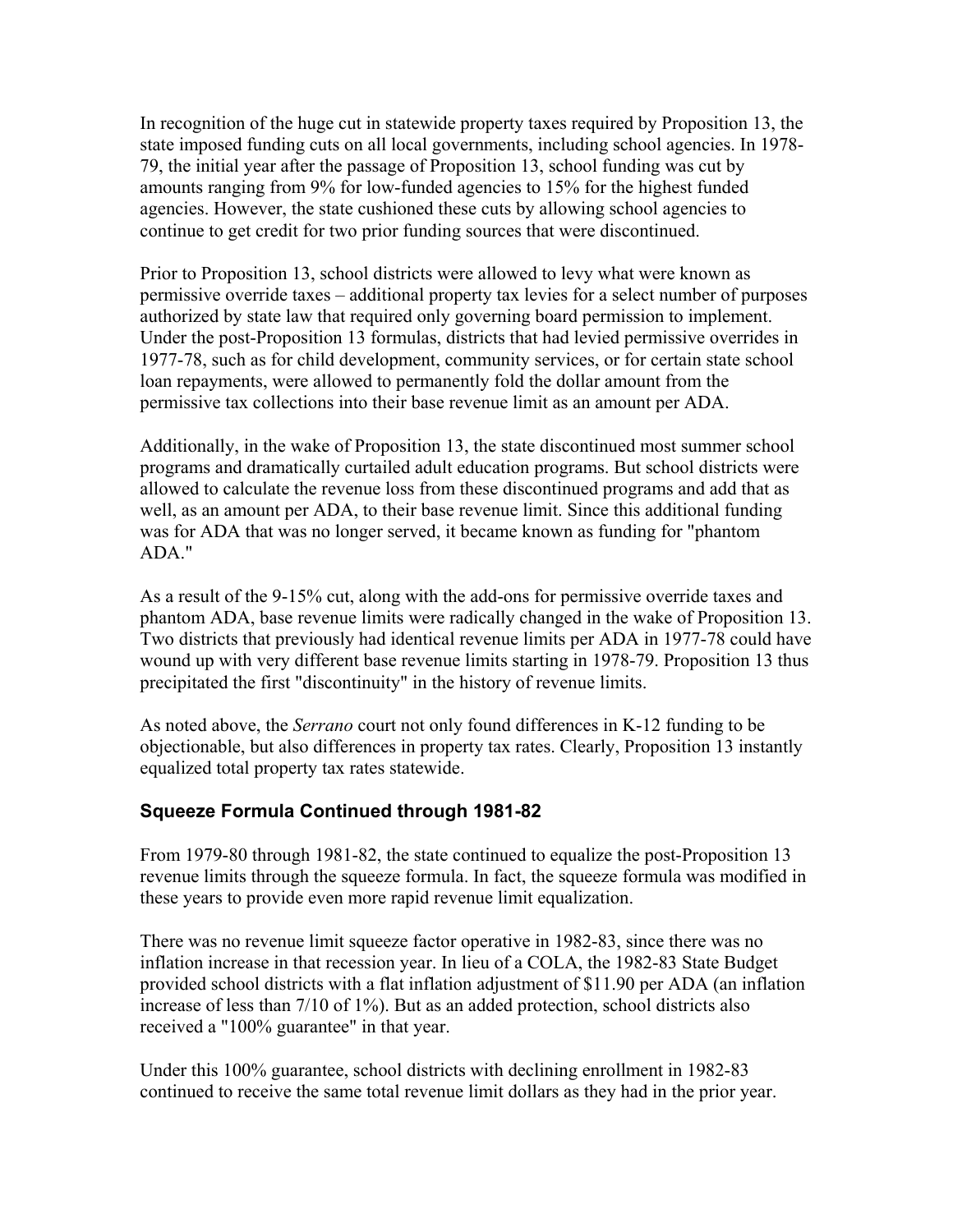This type of a minimum guarantee was not unique to 1982-83. The state provided a 102% guarantee – that is a guarantee of at least a 2% increase in total revenue limit – in each year from 1979-80 through 1981-82. Clearly, this was of tremendous benefit to the many districts with declining enrollment at that time.

# **1983 – Two Major Events**

Two events of significance happened in 1983. First, the *Serrano* case was back in court, but this time the court ruled that the state was in compliance with the *Serrano* standard. Key to this 1983 decision was Superior Court Judge Lester Olsen's ruling that the previously established *Serrano* compliance standard of a \$100 range must be adjusted for inflation. As a result of this decision, 93.2% of the statewide total ADA were in school districts that had revenue limits within the allowable range in 1982-83. Judge Olsen then concluded that having only 6.8% of pupils outside this range was not a significant disparity.

The second major event in 1983 was the enactment of SB 813 (Chapter 498/1983), the landmark school finance and school reform bill. The following features of SB 813 are relevant to the history of revenue limits:

- SB 813 folded the benefit that a district received from the 100% minimum revenue guarantee in 1982-83 into its base revenue limit in 1983-84. As noted above, the 100% minimum revenue guarantee in 1982-83, along with the 102% guarantee in prior years, protected the total revenue limit for declining enrollment districts. As a result of this provision of SB 813, districts that had been declining in 1982-83 – or, for that matter, had been declining consistently from 1979-80 through 1982-83 – received additional funds that were folded into the revenue limit as an amount per ADA, while growing districts received no comparable adjustment. The folding in of the extra revenues from the minimum guarantee resulted in the second major discontinuity in revenue limits.
- In the wake of Judge Olsen's decision in the *Serrano* case, which ruled that the state was in compliance with the *Serrano* mandate, SB 813 ended the revenue-limit squeeze factor. Beginning in 1983-84, all districts of the same type – elementary, high school, or unified – received the same dollar inflation increase.

High-revenue districts still feel some squeeze, however, since the dollar amount of the annual inflation increase is equal to the annual COLA percentage times the prior year statewide average base revenue limit for each type of district. And, for a high-revenue district, this dollar amount is a smaller percentage increase than for a district at the average. Another way of looking at this is that a high-revenue-limit district will receive the same inflation increase as a district at the average, and so will maintain its dollar differential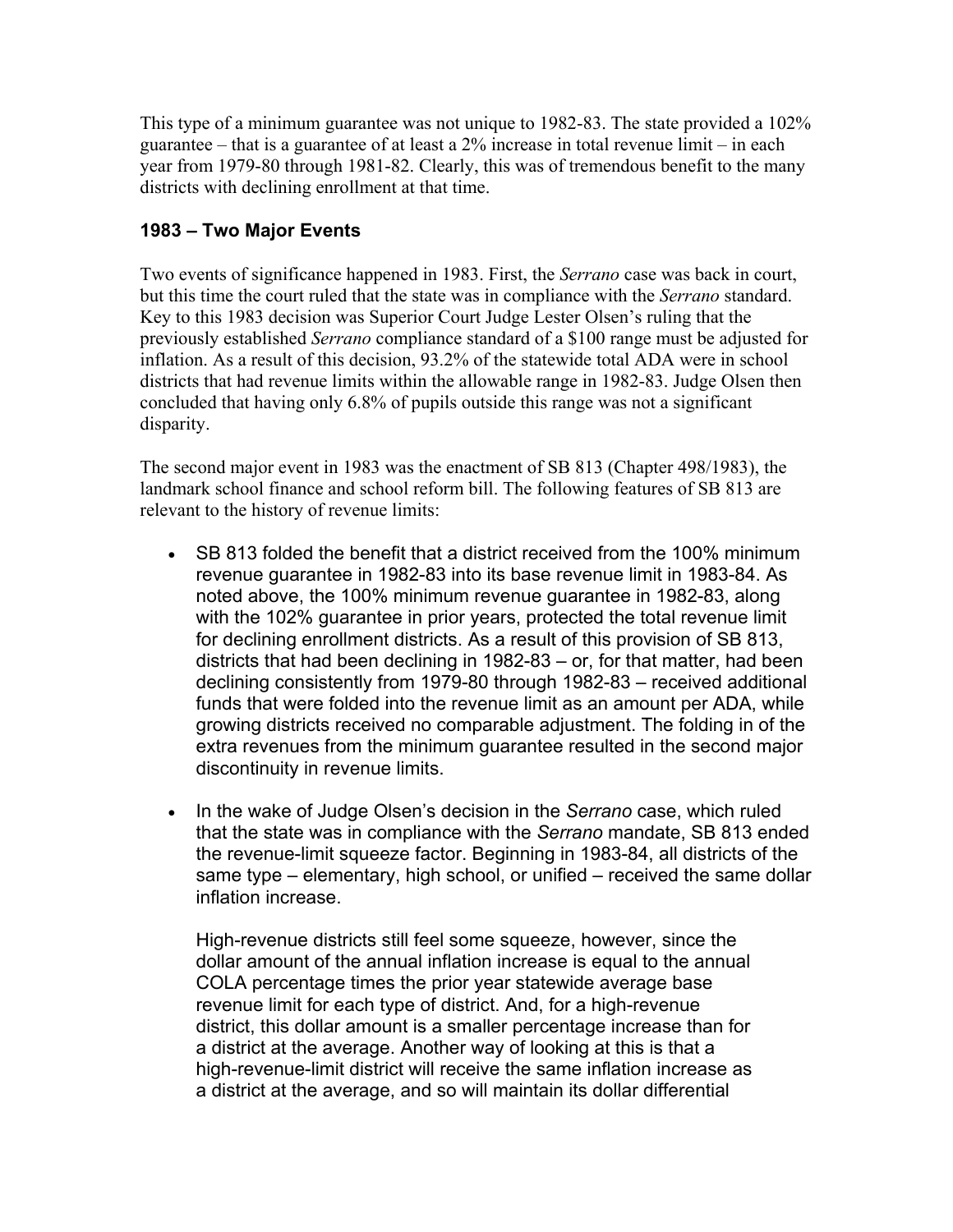above the average. But the purchasing power of that differential will diminish over time due to the impact of inflation.

- SB 813 also implemented the longer day, longer year, and minimum teacher salary reform programs. All three of these programs were operated on an incentive basis. Participating districts received funding as a total dollar amount in one year, and then that amount was folded into the district's base revenue limit per ADA in the subsequent years to provide an ongoing revenue stream. Virtually all districts fully participated in the longer day and longer year programs, and so received comparable base revenue limit add-ons per ADA for these two programs. But the minimum teacher salary program was quite different, with some districts receiving very high add-ons per ADA, and other districts choosing not to participate in the program. This is another reason why the base revenue limit for some districts is higher than others.
- Finally, SB 813 implemented for the first time full revenue limit equalization, where districts with below-average base revenue limits in 1983-84 had their revenue limits raised to the statewide average in 1984- 85.

## **Equalization Efforts Continued**

Although the state was found to be in compliance with *Serrano* in 1983, the state continued to recognize the importance of equalization by providing partial equalization aid in 1985-86 and 1986-87 and again in 1989-90. In each of these three years, the state appropriated a specific dollar amount for equalization that was less than the cost of raising all low-funded districts to the average. In these years, equalization aid was prorated, and all below-average districts received the same proportion of the distance to the average. In 1985-86, for example, a district that was \$50 per ADA below the average would have received only about 20% of that amount, or about \$10. Similarly, about 20% of equalization aid entitlements were funded in 1986-87 and about 54% of equalization aid entitlements were funded in 1989-90.

A more recent series of equalization efforts began in 1995-96. In that year, the state again provided equalization aid to bring all below-average districts to the statewide average. And, in 1996-97, the state funded three "rounds" of equalization aid for low-revenue limit districts. Under this process that was unique to 1996-97, the state brought all low-revenue limit districts up to the statewide average in the first round of equalization aid, recomputed the statewide average, provided a second round of equalization aid using this recomputed average, and repeated this process yet a third time.

By the time the three rounds of equalization aid were completed, 97.9% of the pupils in the state were within the allowable *Serrano* range – the original \$100 standard, adjusted for inflation, or \$324 in 1997-98. Furthermore, over 90% of the pupils in the state were in school districts that were only minimally below the statewide average. The lowest funded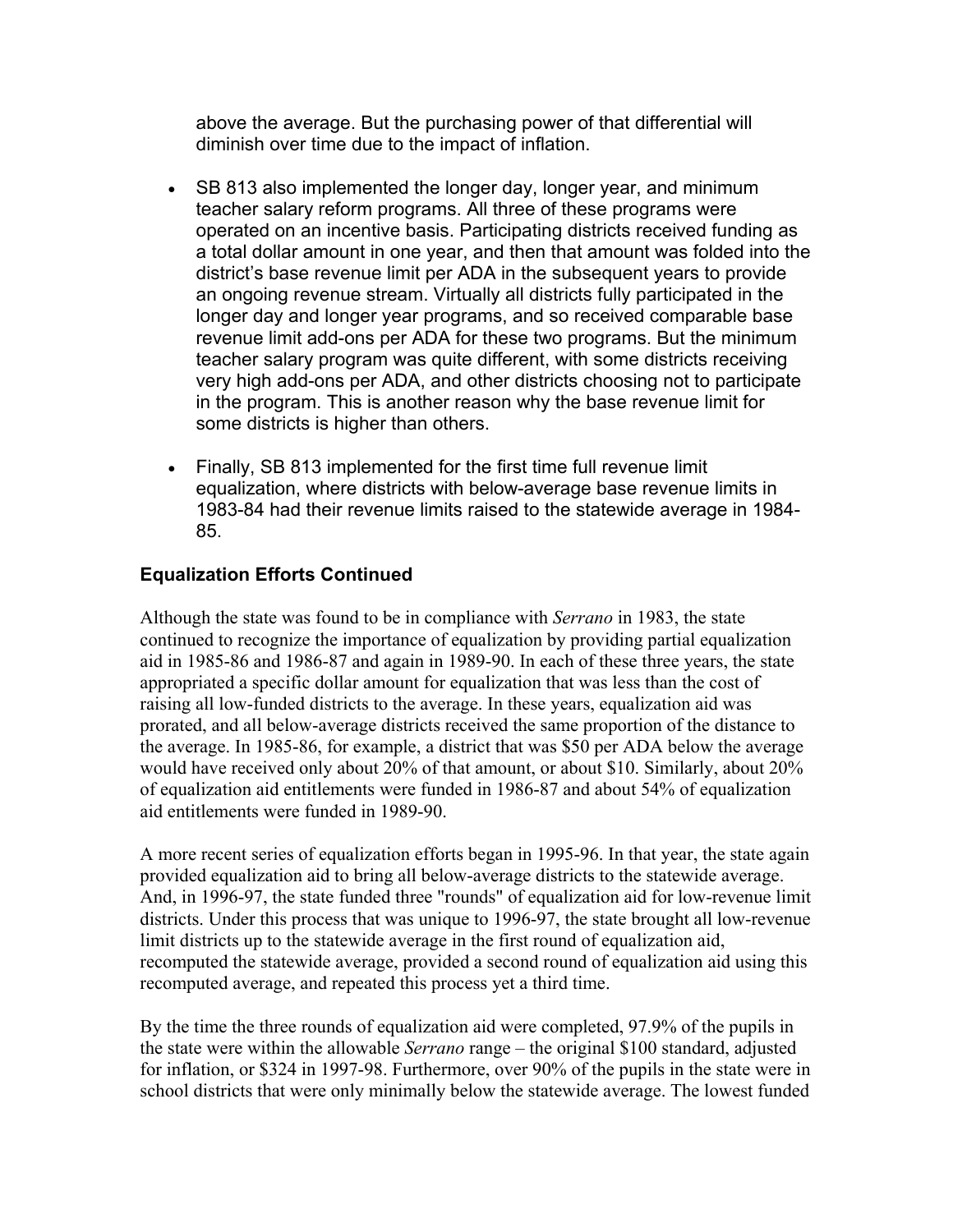elementary districts were only about \$40 per ADA below the average, and the lowest funded high school and unified districts were no more than \$20 per ADA below the average. While fewer than 10% of the ADA were in above-average districts, these districts ranged from just \$1 above the average to as much as several hundred dollars (or more) above the average.

### **Equalization Aid Will Never Fully Equalize Districts**

A funny thing happens when the state provides equalization aid to raise all low-revenue districts up to the statewide average. Those low-revenue districts wind up below the statewide average the very next year!

This seeming contradiction can be explained by the following example. For simplicity, consider that the universe of school districts in California consisted of only three school districts of the same size, one with a base revenue limit of \$1,700 per ADA, one at \$2,000 per ADA, and one at \$2,300 per ADA. In this case, the statewide average would be \$2,000 per ADA. By providing equalization aid – that is by allocating an additional \$300 per ADA to the low-revenue district to bring it up to the statewide average, two districts are now at \$2,000 – the former statewide average. Clearly, the statewide average can no longer be \$2,000 – it must be higher than that.

In fact, the statewide average has grown by the average amount of equalization aid – \$100 per ADA in this example, and so the new statewide average is \$2,100 per ADA. As indicated, since the average increased, the district that was brought up to the average before is now again below the average, and so is the district that was previously at the average.

Because of the way equalization aid has been calculated that is, based upon the recomputed average each year, allocating equalization aid has been likened to a dog chasing its tail. The state will never fully equalize revenue limits until all low-revenue districts have been leveled up to that of the very highest revenue limit district in the state – a process that will take an infinite time.

Another point to be made about equalization concerns the SB 813 reform add-ons to the revenue limit for the longer day, longer year, and minimum teacher salary programs. Since not all districts participated in the longer day and longer year program, and many districts did not participate in the minimum teacher salary program, the state felt it was inappropriate to level low-revenue districts up to the statewide average base revenue limit including those add-ons. After all, if a low-revenue district did not participate in these programs, but received equalization aid up to the statewide average – which would include the average funding for these reform programs – it would receive a windfall through equalization aid it did not deserve.

For this reason, whenever the state has calculated equalization aid since SB 813, it compares a district's base revenue limit after subtracting these reform add-ons to the comparable statewide average. But while this process has eliminated the possibility for a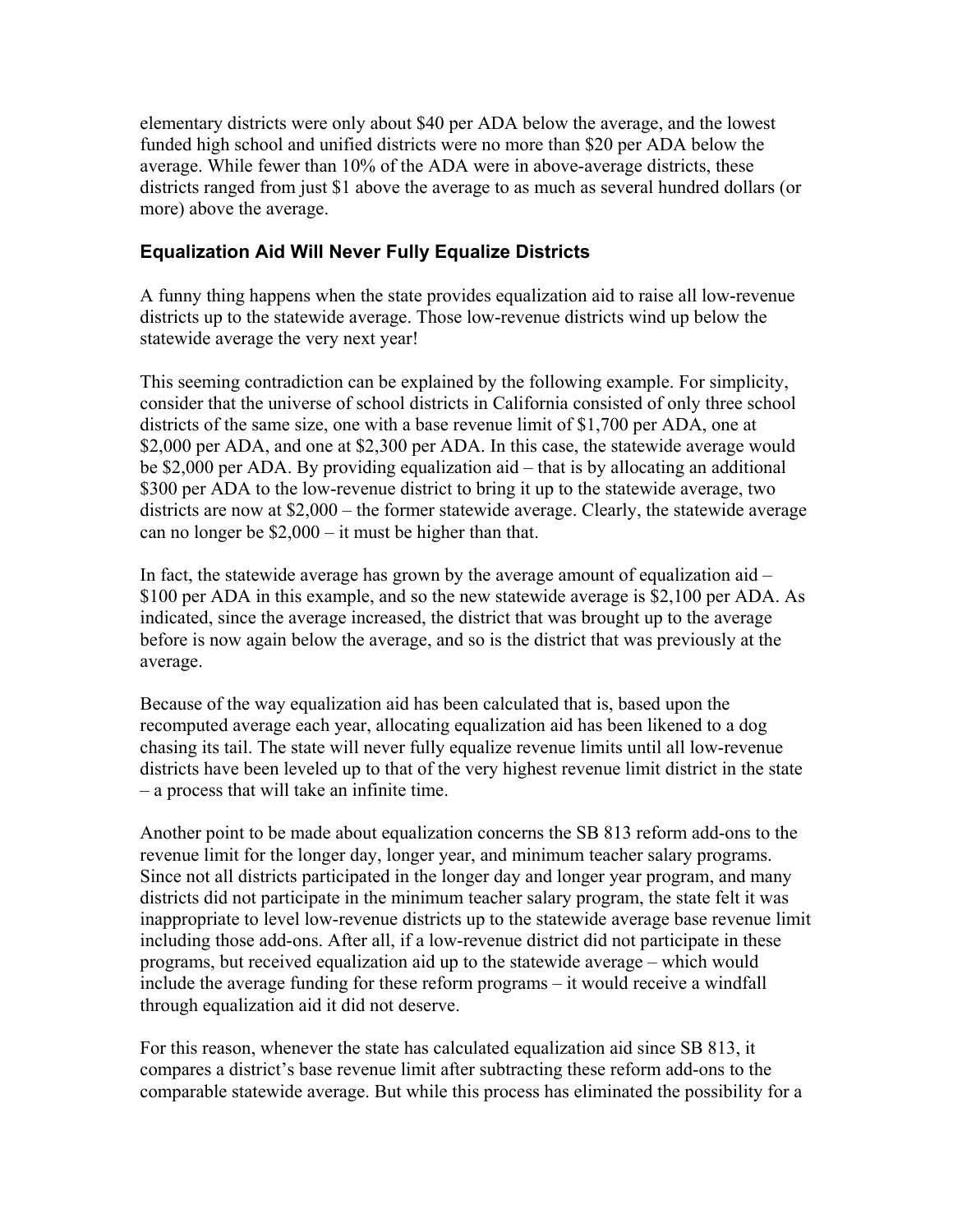district getting a windfall for these reform programs, it also means that equalization does not result in equal revenue limits. Two districts of the same size and type, but which have historically different add-ons per ADA for the longer day, longer year, and minimum teacher salary programs, would have been leveled up to the same statewide average through the equalization process. But when the reform add-ons are added back on top of this average, the districts will still have different revenue limits.

One final point to make about equalization is that the state has recognized not only separate statewide averages for the three types of districts – elementary, high school, and unified – but has also recognized different averages for large and small districts. The dividing line between large and small districts is 100 ADA for elementary districts, 300 ADA for high school districts, and 1,500 ADA for unified districts.

# **SB 727 – Rebenching to Offset Loss of Excused Absences**

Effective 1998-99, average daily attendance counts no longer include excused absences. In recognition of this change, SB 727 (Chapter 855/1997) increased base revenue limits to offset the exclusion of excused absences. In simplest terms, each school district's base revenue limit was increased by the ratio of its 1996-97 ADA *including* excused absences to 1996-97 ADA *excluding* excused absences. For example, consider a district that had 1,000 ADA in 1996-97 and which had an excused absence rate of 5%, so that 50 ADA were from excused absences. This district's ratio would be 1,000/950 – making the change revenue neutral – since the new base revenue limit times 950 ADA yields the same amount as the former rate times 1,000 ADA.

In future years, a district would not lose any money if it maintained the same excused absence rate as it had in 1996-97. And, most importantly, if a school district were able to reduce its excused absence rate by increasing actual attendance, it would generate more funding.

Clearly, the SB 727 adjustments to base revenue limits represent another discontinuity. Two districts that had the same base revenue limit before this adjustment, but very different excused absence rates in 1996-97, wound up with very different base revenue limits. And as a result, the tight grouping of base revenue limits that was achieved in the mid-90s through successive rounds of equalization was blown up by the application of adjustment factors ranging from below 3% to more than 7%.

Additionally, the SB 727 adjustments had a dramatic change in which districts were above or below the statewide average. Many districts that were previously slightly below the statewide average base revenue limit, but which had high excused absence rates, now have above-average base revenue limits, and vice versa.

Thus, solely because of its 1996-97 excused absence rate, many districts that previously were deemed to have low funding – and which received equalization aid time after time in the past – are now shown as having above-average funding. Conversely, a district that had a base revenue limit slightly above the average in the past, but which had a low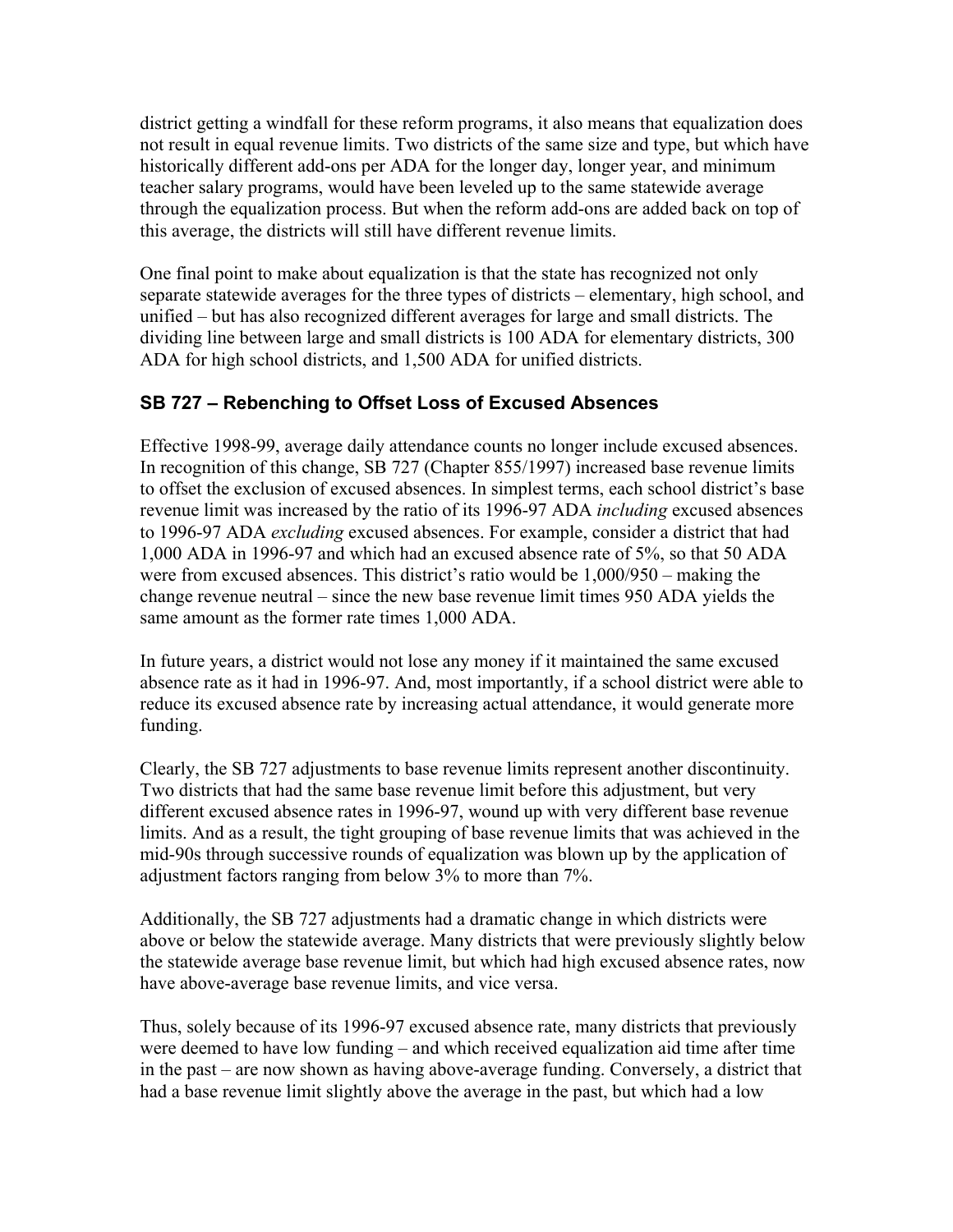excused absence rate in 1996-97, will now find itself below the statewide average. In fact, the percentage of ADA in the state in school districts with below-average base revenue limits dropped from 90% in 1997-98 to only about 66% in 1998-99.

The following table shows how six unified districts that had essentially equal base revenue limits before SB 727 now have widely varying base revenue limits.

|                                                             |                                     | Difference Due<br>to Rebenching      |          |       |  |  |
|-------------------------------------------------------------|-------------------------------------|--------------------------------------|----------|-------|--|--|
| <b>District</b>                                             | <b>Pre-727</b><br><b>Rebenching</b> | <b>Post-727</b><br><b>Rebenching</b> | \$       | $\%$  |  |  |
| A                                                           | \$3800.32                           | \$3,931.63                           | \$131.31 | 3.46% |  |  |
| B                                                           | \$3,800.36                          | \$3,991.69                           | \$191.33 | 5.03% |  |  |
| $\mathsf{C}$                                                | \$3,800.58                          | \$4,087.62                           | \$287.04 | 7.55% |  |  |
| D                                                           | \$3,800.66                          | \$3,942.87                           | \$142.21 | 3.74% |  |  |
| E                                                           | \$3,800.99                          | \$4,030.94                           | \$229.95 | 6.05% |  |  |
| <b>Difference Between Lowest and Highest Revenue Limit:</b> |                                     |                                      |          |       |  |  |
|                                                             | \$0.67                              | \$155.99                             |          |       |  |  |

In the wake of SB 727, if equalization aid is allocated in the future to districts with below-average revenue limits, it will benefit a whole new set of school districts – generally those that had a low percentage of excused absences in 1996-97. On the other hand, as noted above, many school districts that were historically below average and received equalization aid in the past would not benefit from future equalization aid.

# **School District Reorganization**

Another reason why a school district's revenue limit may be above average is school district reorganization. Under current law, when school districts merge, the base revenue limit of the newly reorganized district is equal to the sum of: (1) the weighted average of the base revenue limits of the component districts; and, (2) an add-on based upon the differential in average costs for salaries and benefits of the component districts. The weighted average calculation is revenue neutral and does not yield any new money. But the add-ons for salary and benefit differentials do represent new money and could result in the base revenue limit of a newly reorganized district exceeding the statewide average – even if all of the component districts had base revenue limits below the average. Note that this add-on for salary and benefit differentials cannot exceed 10% of the weighted average base revenue limit.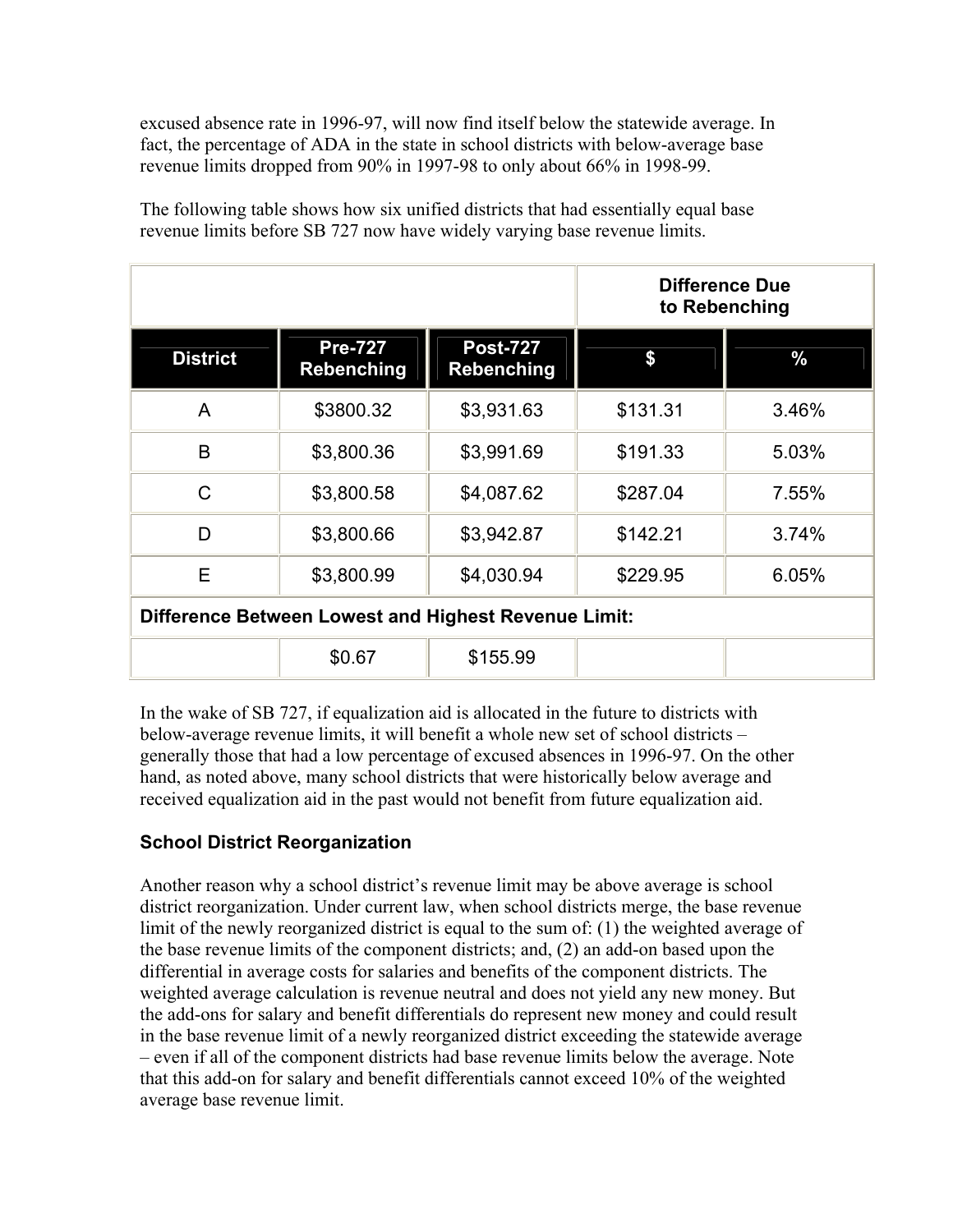In the late 1980s, a number of districts took advantage of what was a loophole in state law to wind up with extremely high base revenue limits as a result of reorganization. At that time, a very small district with an extremely high base revenue limit was allowed to "annex" a much larger neighboring district, with the revenue limit of the combined district raised to the high level of the tiny district. As a result of this process, a handful of sizable districts now have extremely high base revenue limits. This process was discontinued after 1989, as a result of a change in law.

# **Basic Aid Districts**

No discussion of school district equalization would be complete without an explanation of basic aid. Under the state constitution, each school district must receive minimum state funding of \$120 per ADA or \$2,400 per school district, whichever is greater. This constitutionally guaranteed minimum amount of state aid is called "basic aid." Some school districts receive sufficient property tax revenue that, when combined with basic aid, actually exceeds their computed revenue limit, and these districts are called "basic aid districts."

The following points should be made about basic aid districts:

- While there were 53 basic aid districts in 1998-99, together they comprised less than 2% of the statewide ADA – a smaller percentage than the *Serrano* court deemed to be not significant. Most of these are very small districts.
- Basic aid districts receive only property taxes from the secured roll and unsecured roll. They do not receive any property taxes from the supplemental secured roll, nor do they receive any of the property taxes shifted from local governments (known as Education Revenue Augmentation Fund, or ERAF revenues).
- While the perception is that basic aid districts all have very high funding levels, this is not the case. One district received less than \$8 per ADA extra from being basic aid in 1998-99, while a number of others received only about 1% extra. Some districts with below-average funding are basic aid, with their low revenue limits fully paid for by property taxes.
- The extra property taxes retained by basic aid districts that is, the amount in excess of their computed revenue limit--does not count towards the Proposition 98 funding. If these property taxes were redistributed to other districts, two things would happen. First, the educational programs in the affected districts would suffer significant cuts. Second, under current law, these property taxes would merely offset state aid under the Proposition 98 formulas, resulting in no additional funding for other districts.

## **Conclusion**